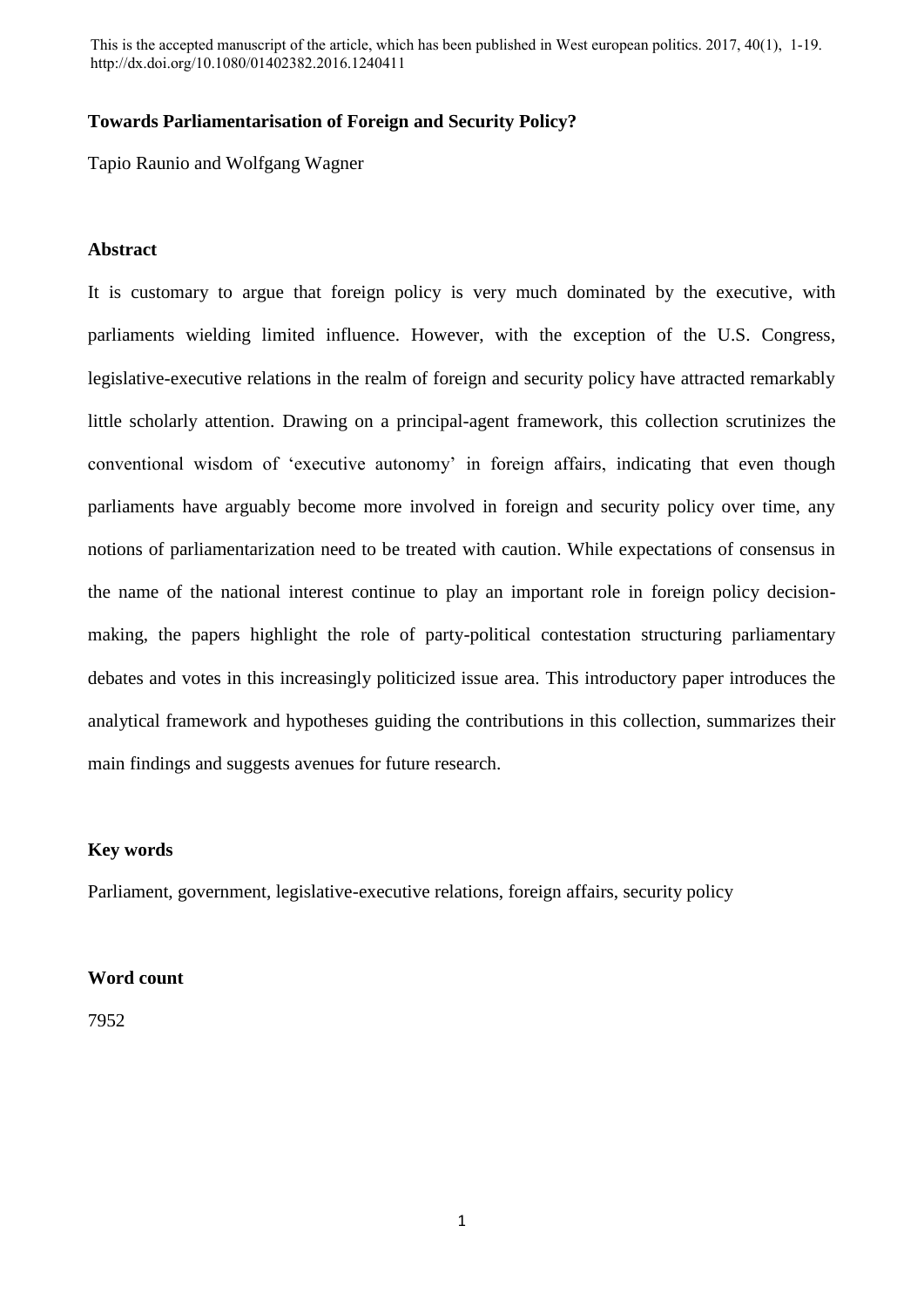With two notable exceptions, legislative-executive relations in the realm of foreign and security policy have attracted remarkably little scholarly attention. The first is the vast number of studies on the United States Congress whose unparalleled power has made it impossible to ignore in any comprehensive analysis of American foreign policy (Howell and Pevehouse 2007; Milner and Tingley 2015). The other exception is the recent wave of studies on the parliamentary control of military missions that have emerged in the wake of the so-called Democratic Peace debate (e.g. Dieterich et al. 2015; Mello 2014). The study of legislative-executive relations in external relations other than the use of force, however, is by and large unchartered territory for almost every other democratic country other than the United States (Raunio 2014).

Scholarly interest in this topic has been discouraged in at least three ways. First, in contrast to the single remaining superpower (United States), the foreign policies of virtually every other country seem less consequential and naturally attract less scholarly interest. Second, a viable tradition in political theory holds that the role of parliament does and should stop at the 'water's edge' where an area of executive privileges and responsibilities begin. Third, and related to the previous point, traditional notions of dividing labour between the sub-disciplines in political science suggest that comparative politics scholars study legislative-executive relations but stop at the water's edge where the domain of international relations scholars begins whose natural focus is on the relations of the executive with other governments or international organizations. This last point applies certainly more to Europe than to the United States, where there is a rich tradition of examining the influence of domestic actors and institutions on foreign and security policies.

This lack of research is regrettable for several reasons. As suggested above, there is a long line of thinking arguing that foreign and security policy is (and even should be) dominated by the executive, with parliaments wielding marginal or at best limited influence. However, the lack of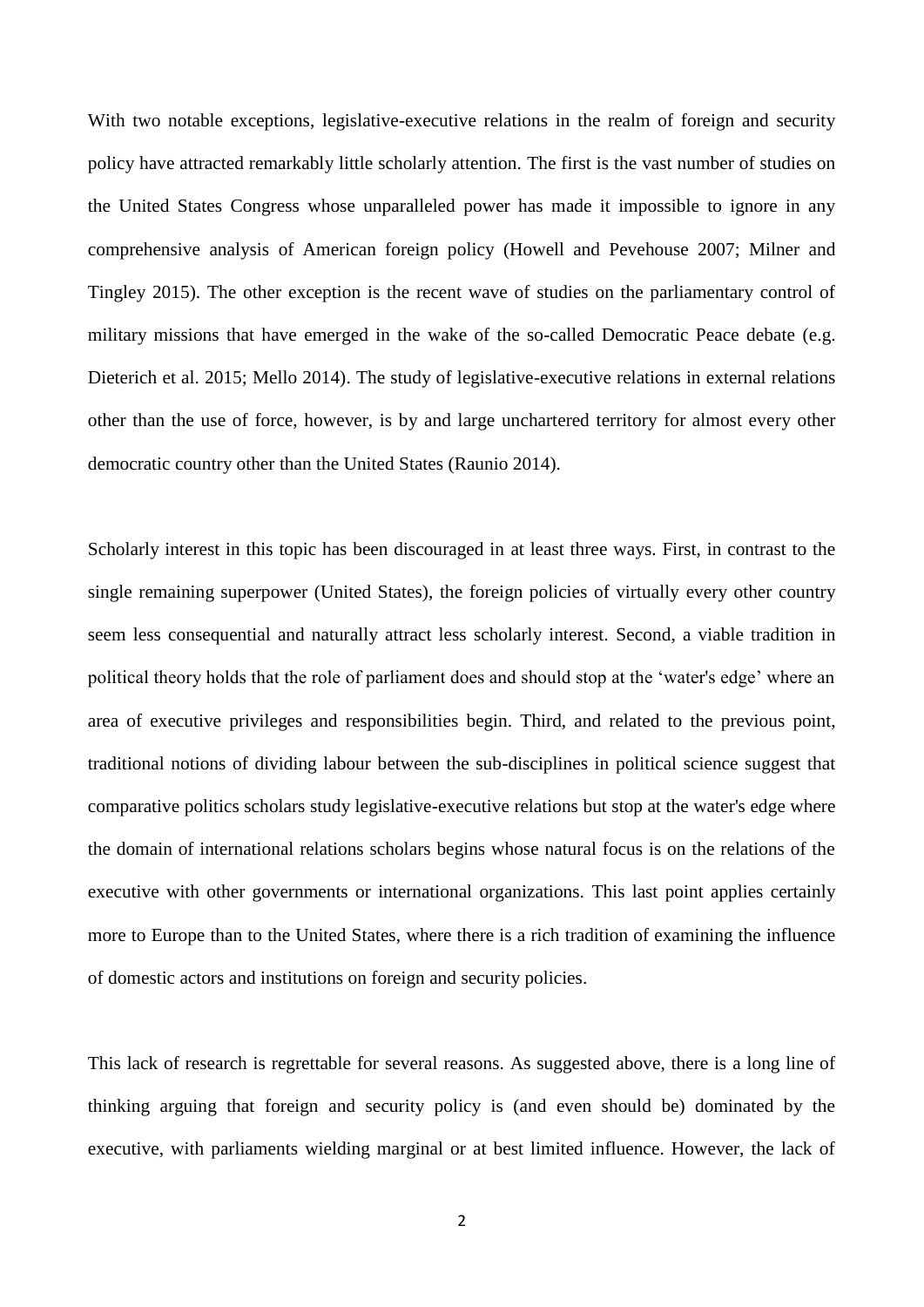research beyond the very specific case of the U.S. Congress means that we actually do not know whether such 'accepted wisdom' applies to democracies in Europe and other continents. Hence there is a demand for subjecting this notion of 'executive dominance' to careful empirical scrutiny. Considering the stronger impact of regional and global regulations and the ever-growing interdependence of national and international political agendas, scholarly understanding of both parliaments and of legislative-executive relations remains seriously deficient without theory-driven empirical studies on whether and how legislatures become involved in foreign affairs. The expanding range of political issues that are subject to international regulation should produce stronger incentives for parliamentary engagement in foreign affairs, and signals the need to study whether that engagement differs between various policy sectors.

This collection addresses the lack of scholarly attention to national parliaments (other than the U.S. Congress) in foreign and security policy.<sup>1</sup> We understand foreign policy as the official external relations of a country, with security policy a key dimension of foreign affairs. The papers included in this collection cover the whole range of foreign policy questions from crisis management and military missions, arms trade, the Common Foreign and Security Policy (CFSP) of the European Union (EU) to international trade and energy agreements. Our guiding question goes to the very heart of legislative-executive relations: which factors allow parliaments to exercise influence over the executive and, by implication, under which circumstances does the executive succeed in maintaining or re-capturing executive privilege? We also explore whether legislatures have become more involved in foreign affairs over time. The second main research question focuses on the party politics of foreign affairs: which political forces inside the legislature act as engines for tighter oversight of the government? In this context we examine the respective roles of party ideology and country-specific historical or constitutional features in explaining the level of parliamentary engagement. The next section reviews the state of the art on executive-legislative relations in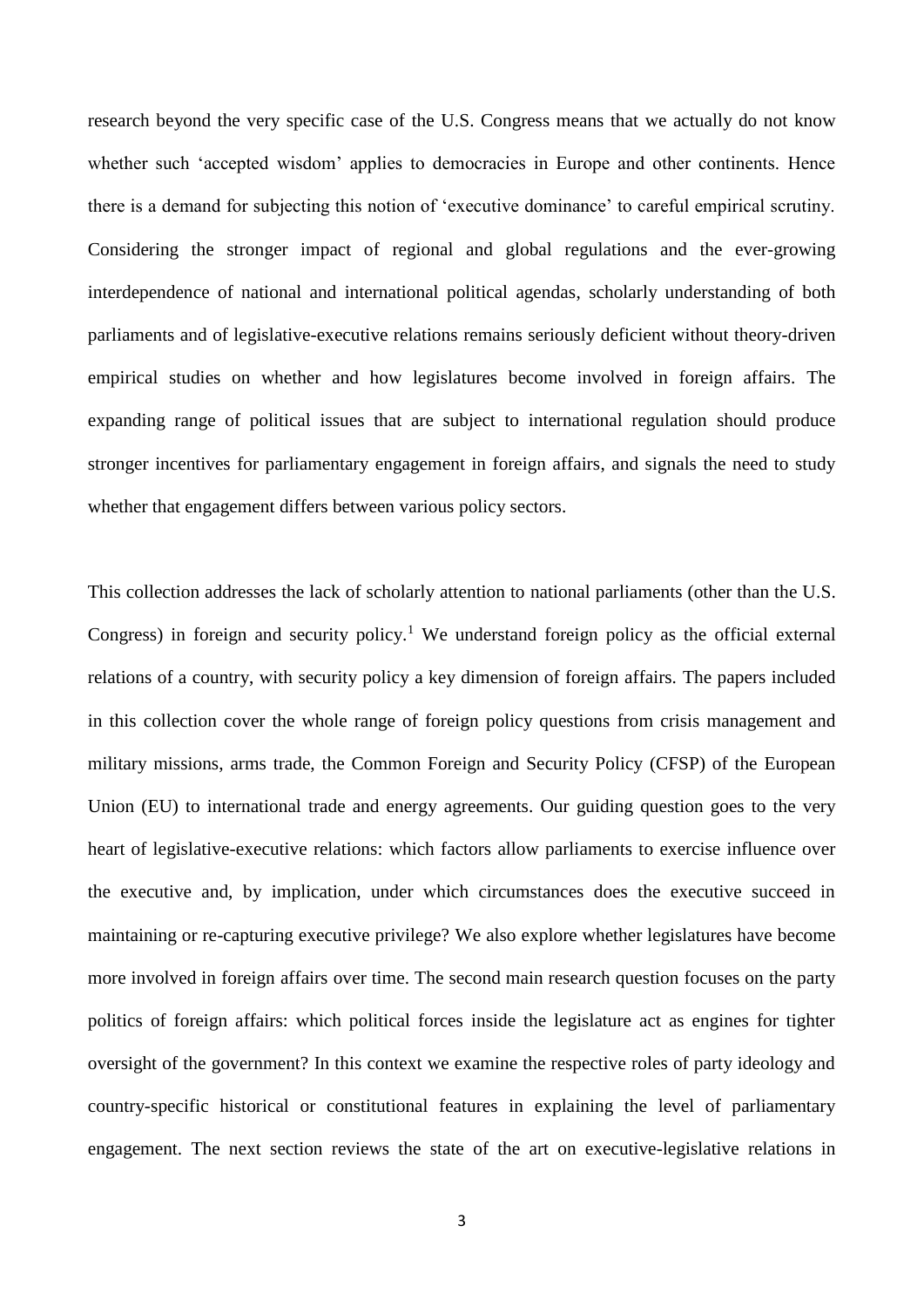foreign and security policy. Based on principal-agent models, the third section introduces our analytical framework and research hypotheses. The two final sections of this introductory paper discuss the main findings and their implications for future research.

# **The State of the Art: Weak Parliaments, Strong Executives, and the Changing Foreign Policy**

# **Agenda**

It is customary to argue that foreign policy is very much dominated by the executive, with parliaments weaker vis-à-vis the government in foreign policy than in domestic matters<sup>2</sup> -- and indeed, such bias in favour of the government is even perceived to benefit the country.<sup>3</sup> This line of thinking is nothing new, and can be traced back to political philosophers such as Locke (1960) or de Tocqueville (1990).

The notion of 'executive dominance' can be best captured through comparing foreign affairs with domestic and EU policies (Hegeland 2007; Lüddecke 2010). Domestic and EU laws are processed in parliaments according to standard practices familiar to MPs, whereas foreign policy consists to a large degree of non-legislative items such as monitoring international negotiations or military conflicts. The information rights of legislatures can also be stronger in domestic and EU issues. Information asymmetries in favour of the executive that represents the country abroad are thus significant, even in those instances where the approval of the legislatures is required for the agreements reached by the governments.<sup>4</sup> Differences are also found in policy-making style and level of contestation. In domestic issues party-political conflicts and public discussion are seen as normal or prerequisite for democratic deliberation, whereas foreign policy decision-makers often evoke notions of national unity and demand that the major political parties at least try to build consensus on these issues so that disunity at home does not undermine success abroad. This is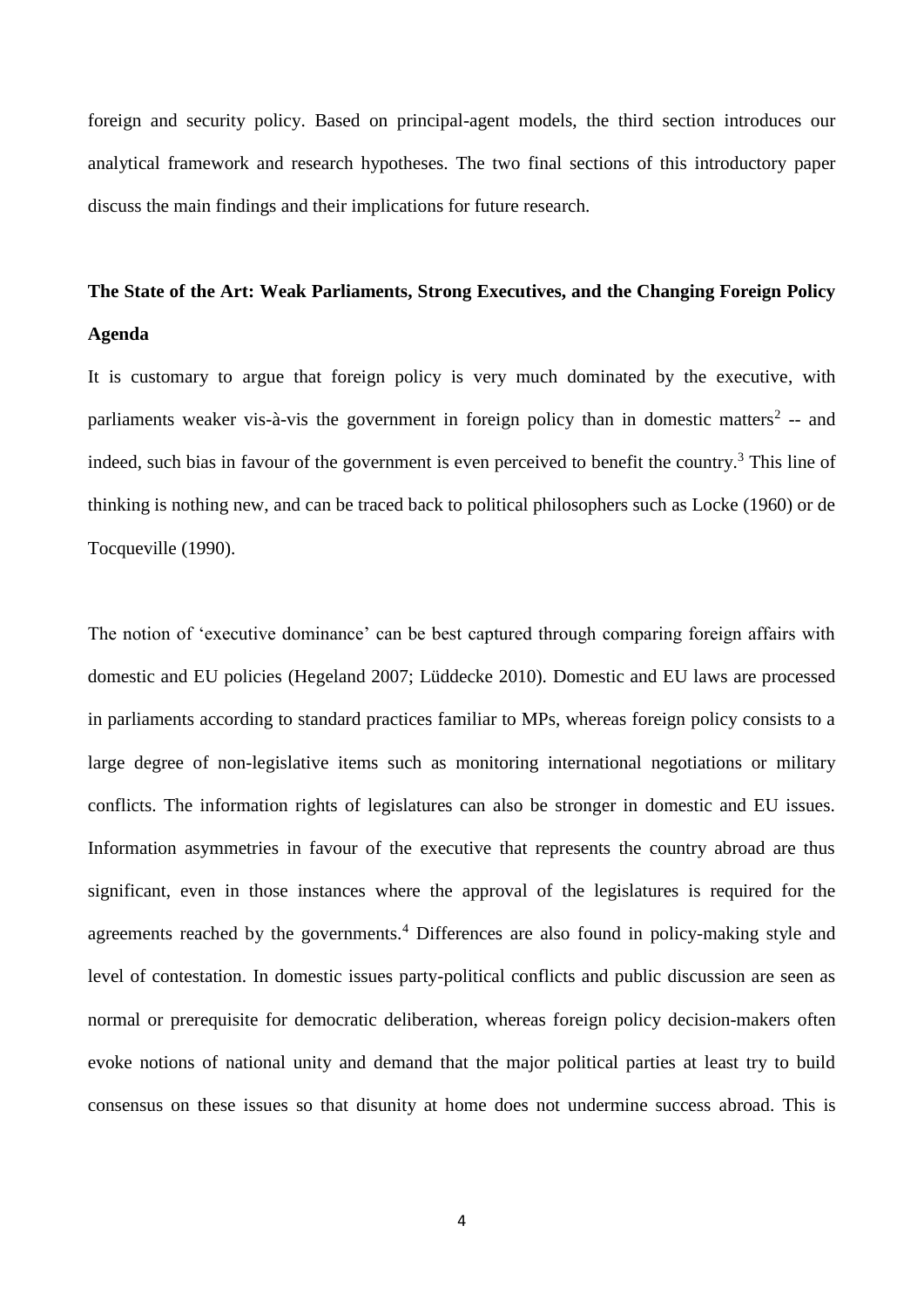indeed the core of the 'politics stops at the water's edge' idiom, according to which ideological differences are set aside in favour of national interest.

Such considerations apply particularly to security and military issues. The effective formulation and defence of national interest requires that the executive is given sufficient room for manoeuvre, and secrecy is often presented as integral to the advancement of national interests. As the efficient conduct of security policy, especially regarding use of force, requires flexibility and fast reactive capacity, parliamentary involvement may cause unnecessary delays that obstruct the achievement of important foreign policy goals. Members of parliament (MP) themselves may share the belief that public criticism of the government might compromise national security. Delegation to the executive can also be attractive for MPs as foreign relations are perhaps not that important for re-election and even with active scrutiny, it is the executive that gets the blame or credit for success abroad. There can thus be more costs than benefits for legislators in subjecting the government to tight scrutiny in foreign relations.

Governments can indeed seek to avoid legislative constraints through framing issues as security threats – in line with what is termed 'securitization' in international relations literature (Waever 1995; Buzan et al. 1998). In the United States presidents can benefit from framing foreign policy issues as security or military matters or from employing the rhetoric of war in other issue areas such as fighting drugs. During wars presidents enjoy not only more discretion but also greater success in navigating policies through the Congress, and budgetary items with more direct connections to national security allow the president greater freedom from Congressional constraints than foreign trade and aid, in which decision-making is shaped more by constituency interests and party-political differences (e.g. Hiscox 2002; Milner and Judkins 2004; Broz 2011; Howell et al. 2013; Milner and Tingley 2015). However, comparing the impact of the 'war on terror' on the legislative-executive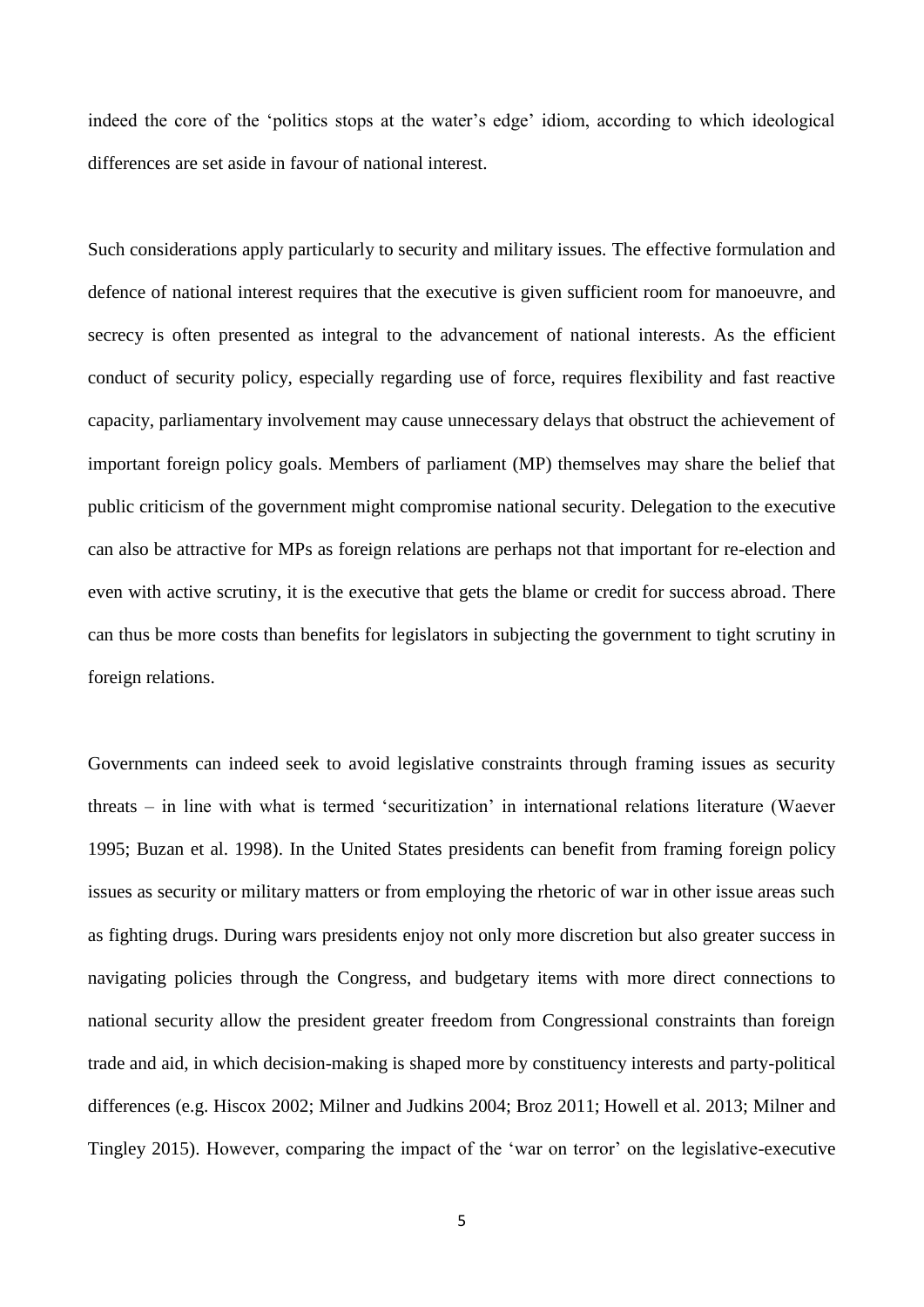relationship in eight countries, the volume edited by Owens and Pelizzo (2009; see also Scott and Carter 2014) suggests that parliaments are not necessarily weakened during such crisis, with only three cases — the United States, Great Britain and Russia — providing evidence of executive empowerment.

At least the U.S. Congress has been fighting back. Since the Vietnam War it has clearly become more assertive in foreign affairs, with Congressional influence on average stronger under divided government. For example, it has introduced stricter reporting requirements that force the president to consult Congress prior to decision-making or during international economic negotiations and military conflicts, the most famous being the contested War Powers Resolution from 1973.<sup>5</sup> The literature on the Congress also shows the variety of tools legislators have for engaging in foreign policy – from plenary debates and questions, committee scrutiny, voting on budgetary items and international agreements, setting tighter ex ante limits to presidential action, exercising direct control over the military, to public posturing and grandstanding (e.g. Lindsay 1994; Howell and Pevehouse 2007; Carter and Scott 2009; Kriner 2010; Auerswald and Campbell 2012; Howell et al. 2013; Campbell and Auerswald 2015; Milner and Tingley 2015).

Apart from Lüddecke (2010), who provides an in-depth overview of German Bundestag, the British House of Commons and the Danish Folketinget, scholarly understanding of how European legislatures engage in foreign affairs is very limited. Recent studies of parliamentary control of CFSP indicate strong variation between legislatures (Peters et al. 2008; Huff 2015). Otherwise comparative research has almost exclusively focused on 'war powers'. This body of work underlines the importance of historical experiences, such as wars, on structuring the constitutional framework for foreign policy, including parliamentary participation rights (Cassese 1980). It also provides support for the 'parliamentary peace' argument according to which involvement in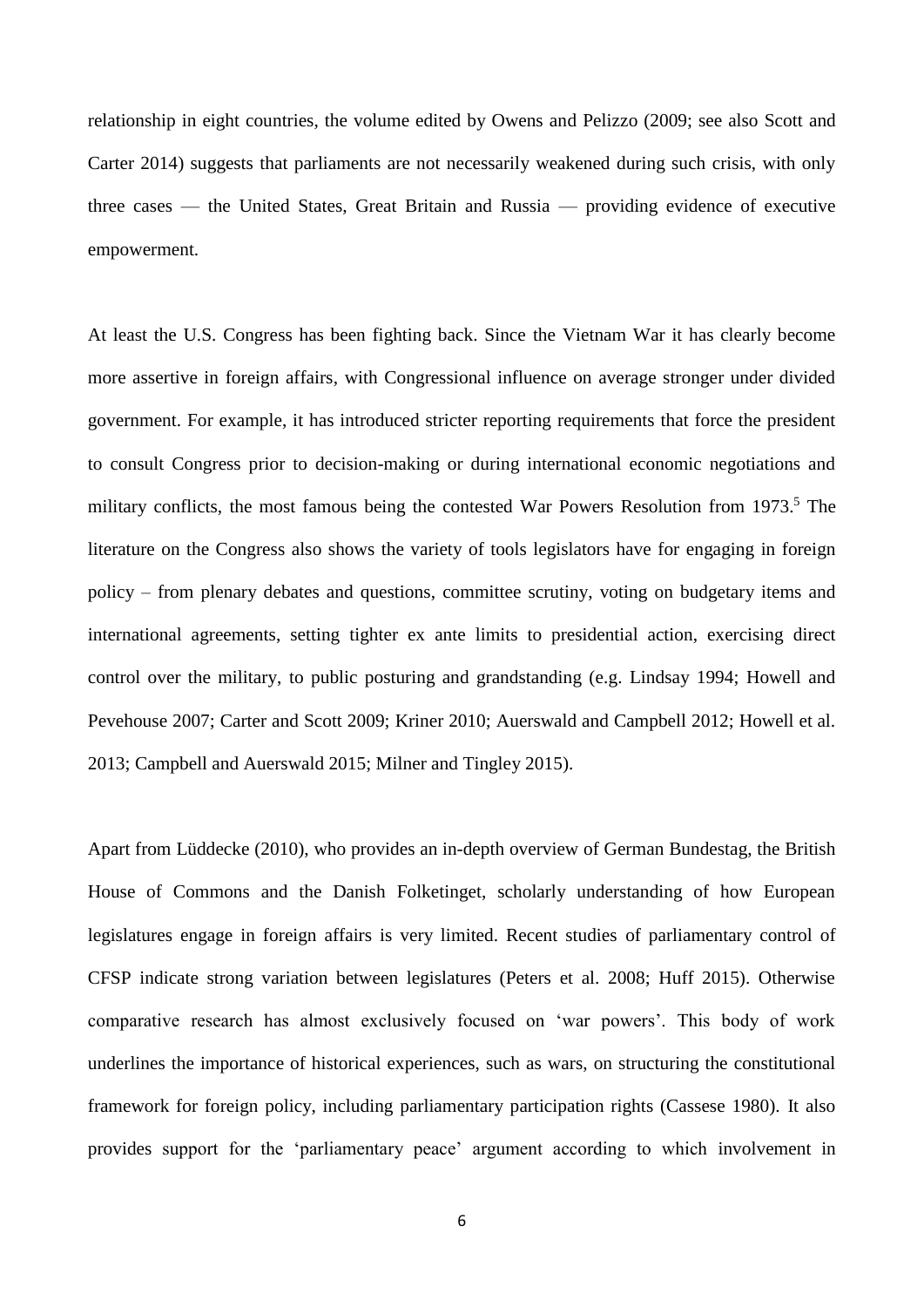military conflicts decreases the stronger the war powers of the respective national legislatures. Negative war experiences and lower levels of security threats correlate with parliamentary veto power over troop deployments. On the other hand, joint military missions, coordinated primarily by North Atlantic Treaty Organization (NATO), the United Nations (UN), and the EU, or collective defence clauses create challenges for parliamentary involvement.<sup>6</sup> In the context of accession to NATO and the EU, many Central and Eastern European states relaxed their parliamentary restrictions and abolished their parliamentary provisos for NATO and EU operations. These studies also indicate that decisions about entering military missions can be much more politicized and contested than during the Cold War (e.g. Born and Hänggi 2004; Peters and Wagner 2011; 2014; Auerswald and Saideman 2014; Mello 2014; Dieterich et al. 2015).

However, whether to participate in military operations is just one, although highly important, aspect of foreign policy. This is where the changing nature of foreign policy enters into the equation. Previously one could more plausibly argue that international issues were significantly less relevant for MPs and voters, thus reducing incentives for parliamentary engagement. Already in the late 1970s, however, Manning (1977) paid attention to the rise of issues falling somewhere between pure foreign and domestic policy — or what he referred to as 'intermestic' issues. Growing levels of interdependence and globalization have internationalized an increasing range of issues previously decided nationally, such as immigration (as exemplified by the current refugee crisis in Europe), trade, energy, and environment policies or human rights questions. Not only are more issues decided in or influenced by European or international negotiations, they also have more direct distributional consequences for voters and interest groups. Moreover, higher levels of education and more varied sources of information have brought about a comparably well-informed and interested public that pays more attention to international questions (Norris 2011), with the politicization of international relations (Zürn 2014) thus providing an increasing 'electoral connection' to foreign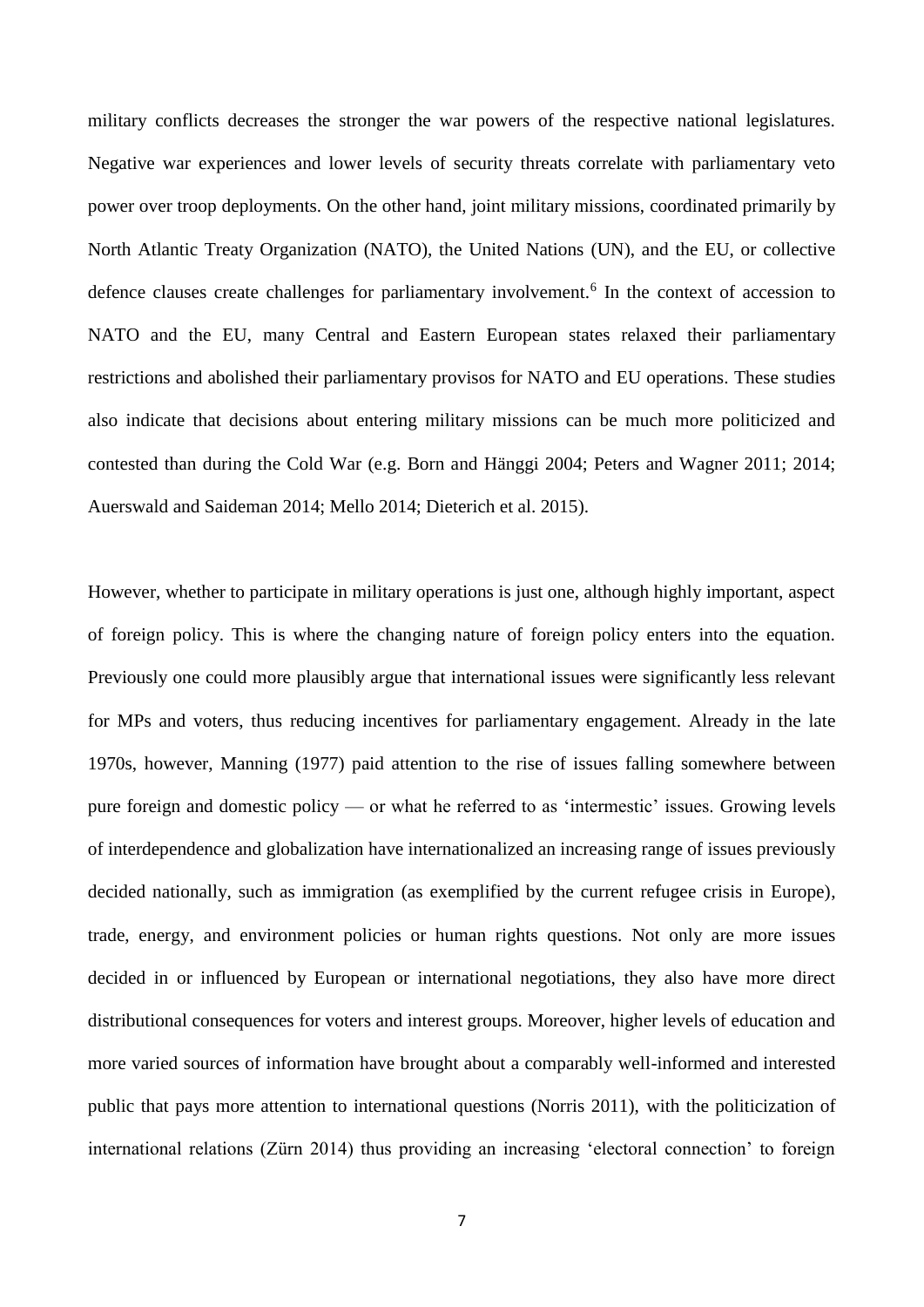affairs (Aldrich et al. 2006). The changes in the international system also facilitate broader interest and debate in foreign and security policy. In the post-Cold War era countries have more choice. Decisions about entering 'wars of choice' (see above), exporting arms, development aid or trade agreements are thus likely to be more politicized decisions than during the Cold War. These developments should produce stronger incentives for parliamentary engagement in foreign affairs whilst bringing domestic, European and international politics closer together.

Turning to parliamentary culture in foreign affairs, the 'politics stops at the water's edge' thesis suggests that consensus is the norm or goal, particularly in security and military matters. In a rare study from the European context, Jerneck et al. (1988) showed that while foreign and security policy were characterized by consensus in the Swedish Riksdag, foreign aid and to a lesser extent general defence policy (which has often strong constituency links, for example through decisions on location of domestic military bases) produced conflict in the committees. Yet there is room for party politics and government-opposition dialogue, although apparently less than in domestic policy. In foreign policy 'hawks' are more often found among right-leaning legislators and 'doves' on the left. In the U.S. context there is strong evidence of such a divide between Democrats and Republicans (e.g. Poole and Rosenthal 1991; Alesina and Rosenthal 1995), although party composition of the government does not seem to have any discernible effect on American use of force abroad (Gowa 1998). However, examining eighteen parliamentary democracies during the Cold War, Palmer et al. (2004) find that right-wing governments are more likely to be involved in militarized disputes than leftist governments. For the period 1960-1996, Arena and Palmer (2009) find that right-wing governments are more likely to initiate them  $-$  a finding confirmed by Clare (2010). Examining British, French and German responses to conflicts in Bosnia and Kosovo and to the development of EU's military capacity, Rathbun (2004) showed that leftist parties were more likely to believe in multilateral cooperation and utilized a broader conception of the national interest that included the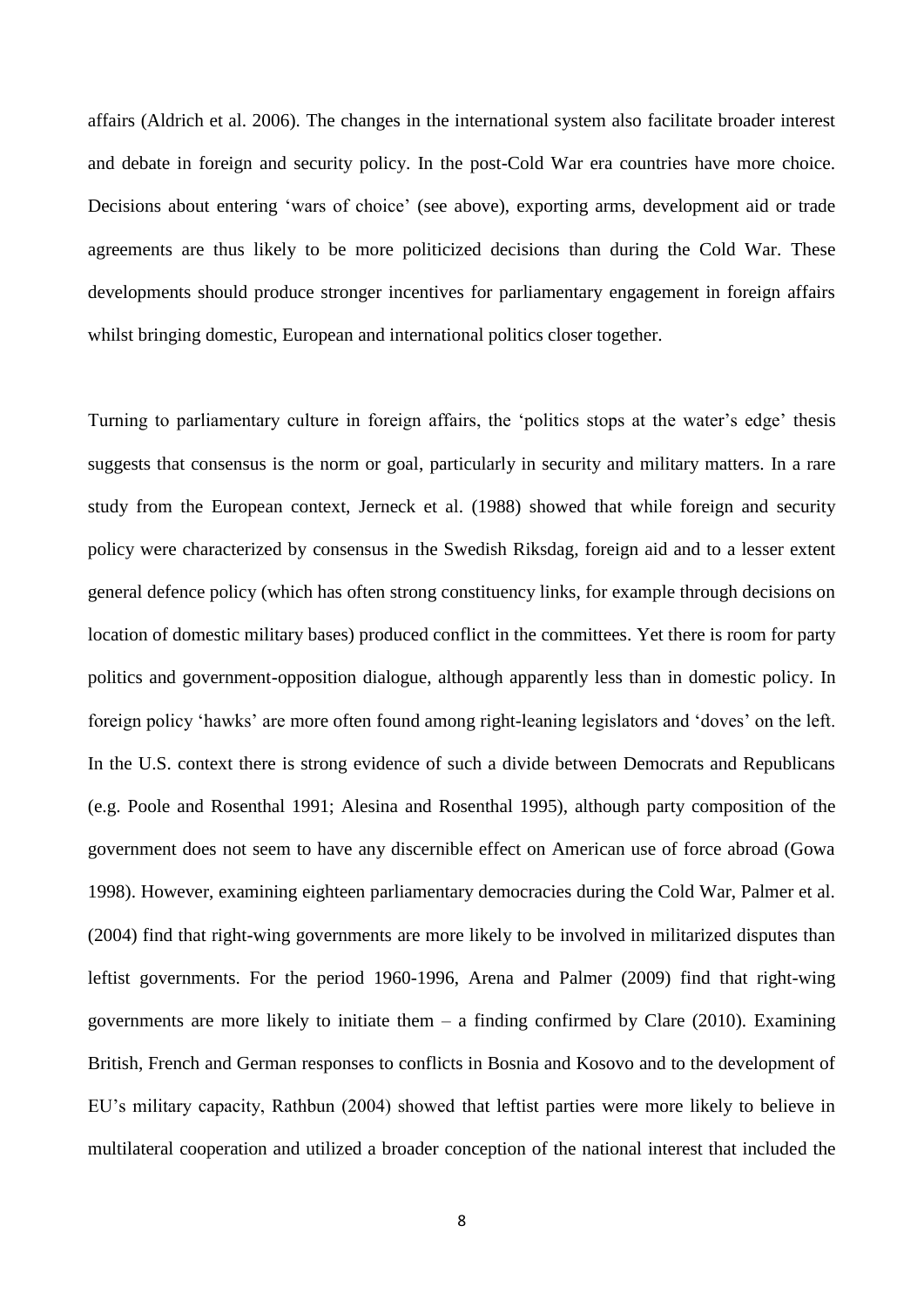promotion of human rights. Right-wing parties, in turn, were more likely to believe in military responses. Other studies also provide evidence of centre-right parties being more supportive of military operations, such as joining the 'coalition of the willing' in the Iraq War or the operation in Afghanistan (e.g. Schuster and Maier 2006; Auerswald and Saideman 2014; Mello 2014).<sup>7</sup>

#### **Analytical Framework and Research Hypotheses**

The study of legislative-executive relations is interested in the balance of power between the parliament and the government, and the ways in which the former can control or influence the executive. This literature is often couched in terms of 'parliamentarization' or – more frequently – 'de-parliamentarization', with the latter particularly pronounced in research about parliamentary involvement in EU and global governance. Instead of privileging or even endorsing one view over the other, we suggest conceiving of legislative-executive relations as a continuous process of (re- )calibration of powers and competences in response to developments within the political system, on the one hand, and in a state's international environment on the other hand.

We use principal-agent (PA) framework for capturing the dynamics of legislative-executive relations. PA models are recognized as highly useful for analyzing the ways in which the parliament (principal) can control the government (agent) (e.g. Strøm 2000; Huber and Shipan 2002; Strøm et al. 2003; Shugart 2006; Martin et al. 2014). Its core assumption – that the agent can have interests systematically different from the principal – is particularly applicable to foreign affairs. The executive is more susceptible to the demands and pressures of the international environment and other executives whereas the legislature 'stays home' and MPs are likely to emphasize more the need to align foreign policies with the preferences of the citizens. Indeed, a standard argument in the literature on the United States is that the president tends to be more internationalist, preferring more extensive foreign engagement while legislators, representing geographically small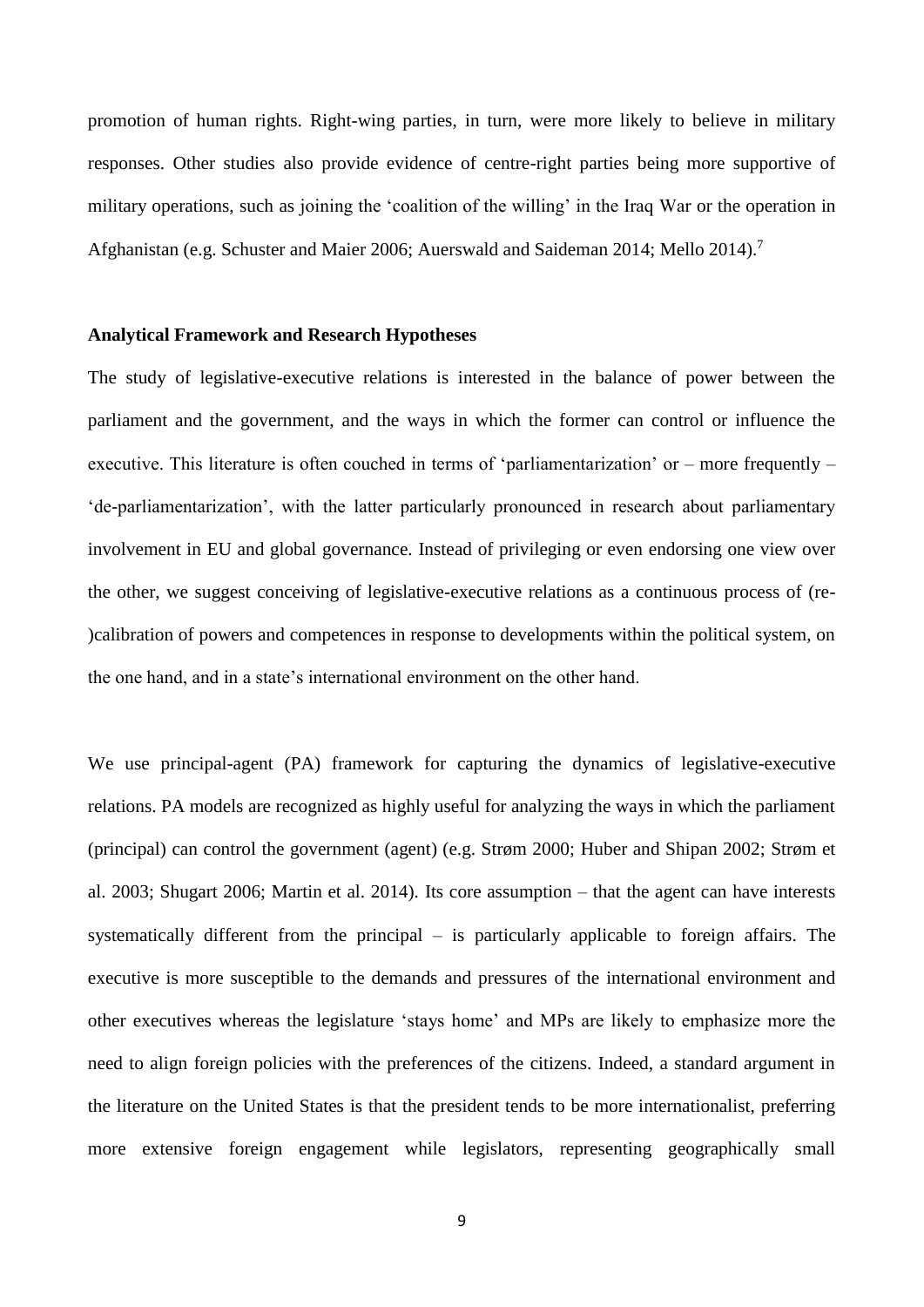constituencies, are more parochial in their outlook (Milner and Tingley 2015). Given the informational asymmetries inherent in foreign policy and international bargaining, the main challenge for the parliament is to make sure the executive does not misuse its degree of autonomy. The same goes for the fundamental logic of PA interactions according to which the principal is happy to grant discretion to the agent as long as this relieves the principal of the burden to invest the necessary resources itself. However, the principal is assumed to be alert to the possibility that the agent privileges its own interest over that of the principal and is prepared to take action in order to reduce 'agency slack' or 'slippage'. Thus, PA framework captures cases of both executive dominance and of tight legislative control.

PA models have been applied extensively to studying the presidential checks-and-balances system of the United States, including relations between the Congress and the federal government (Miller 2005; Gailmard 2014). In parliamentary regimes the chain of delegation is much simpler, with cabinet survival depending on the confidence of the legislature. Therefore this regime type is characterized by a fusion of powers and interests between the cabinet and its party groups in the legislature and a strong party discipline (King 1976). However, while our central research question focuses on relations between the legislature and the executive, we do not treat the former as a unitary actor. Instead, we approach parliaments as party-political institutions where political parties and individual MPs have different motives and opportunities for influencing foreign policy. Here we pay particular attention to party ideology without neglecting government-opposition dynamics. Party strategy can prioritize office-seeking, policy-seeking, or vote-seeking considerations (Strøm 1990; Müller and Strøm 1999), and these can have different implications for overall legislative behaviour and for how both the governing and opposition parties approach foreign policy issues. In terms of cohesion, even in the case of single-party majority cabinets (like those normally in the United Kingdom), lack of unity inside the ruling party may act as a significant constraint on the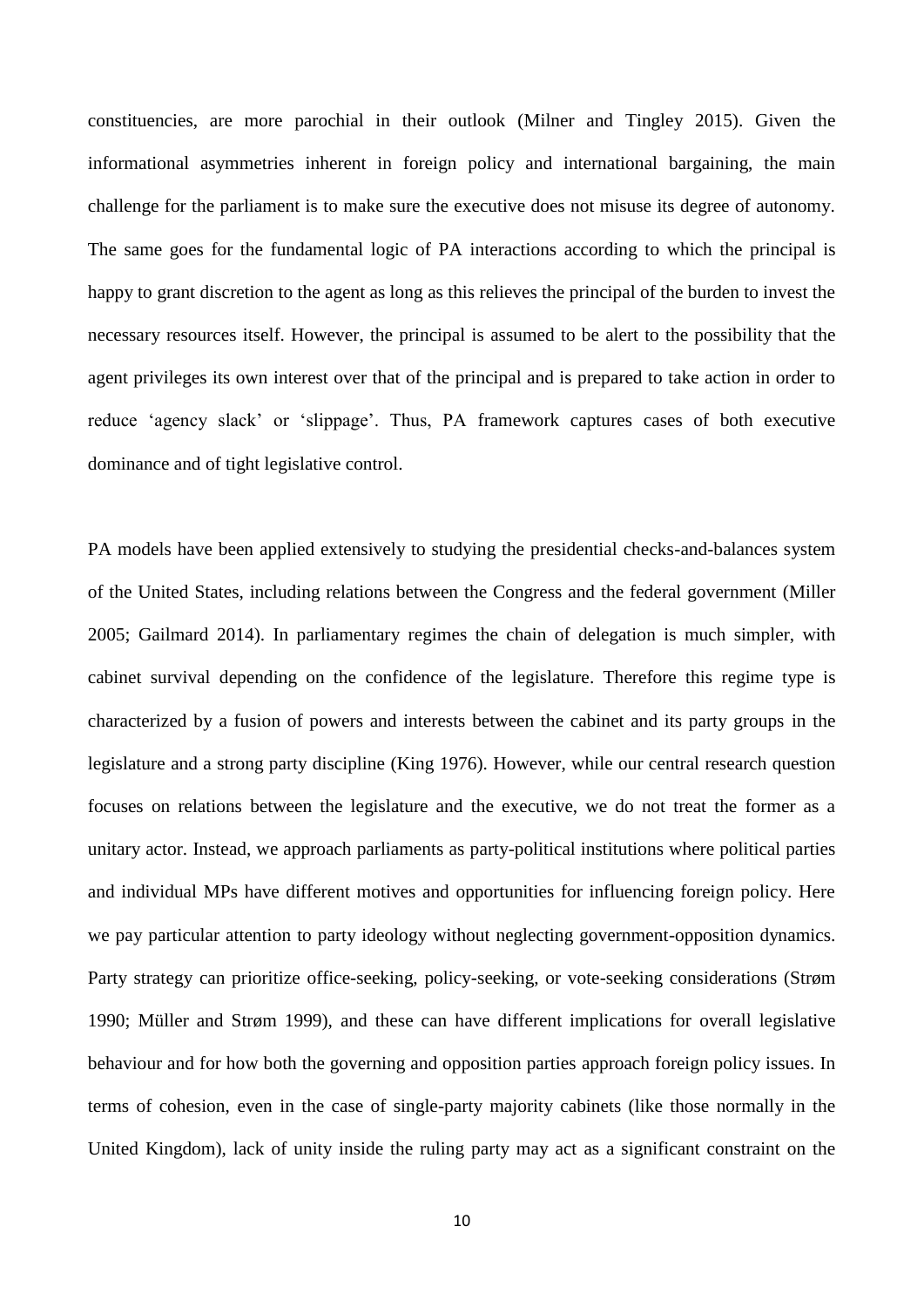prime minister and her government. And under multi-party coalition cabinets, the norm in European democracies, the coalition partners most likely have different preferences also over foreign policy (e.g. Rathbun 2004; Kaarbo 2012). In such cases the parliamentary groups of the governing parties, particularly those of the junior parties in the cabinet, have stronger incentives to curb executive discretion (e.g. Müller and Strøm 2000; Strøm et al. 2008; Strøm et al. 2010; Martin and Vanberg 2011).

Drawing on these insights from PA theory and on the empirical research outlined in the previous section, the contributions in this collection focus on the following four hypotheses:

H1: Legislatures do not acquiesce in leaving foreign affairs to the executive. Conventional wisdom of 'executive autonomy' in foreign affairs suggests that legislatures accept the delegation of authority to the government. In contrast, we hypothesize that legislatures monitor executive actions and strive for a recalibration of executive-legislative relations by investing into oversight and scrutiny. However, instead of assuming a general trend towards parliamentarization, we expect that the level of autonomy granted to the executive varies depending on developments within the political system, on the one hand, and in a state's international environment on the other hand. Whereas this first hypothesis operates on a rather general level, the following hypotheses examine the specific driving forces and contextual conditions under which legislatures take action and executive-legislative relations are recalibrated.

H2: Tighter legislative oversight is triggered by lack of trust in the government. This lack of trust can have two basic sources. First, it can simply result from preference divergence between the parliamentary majority and the government – or from coalition parties wanting to keep tabs on one another. Second, it can follow executive failure in foreign policy which includes both the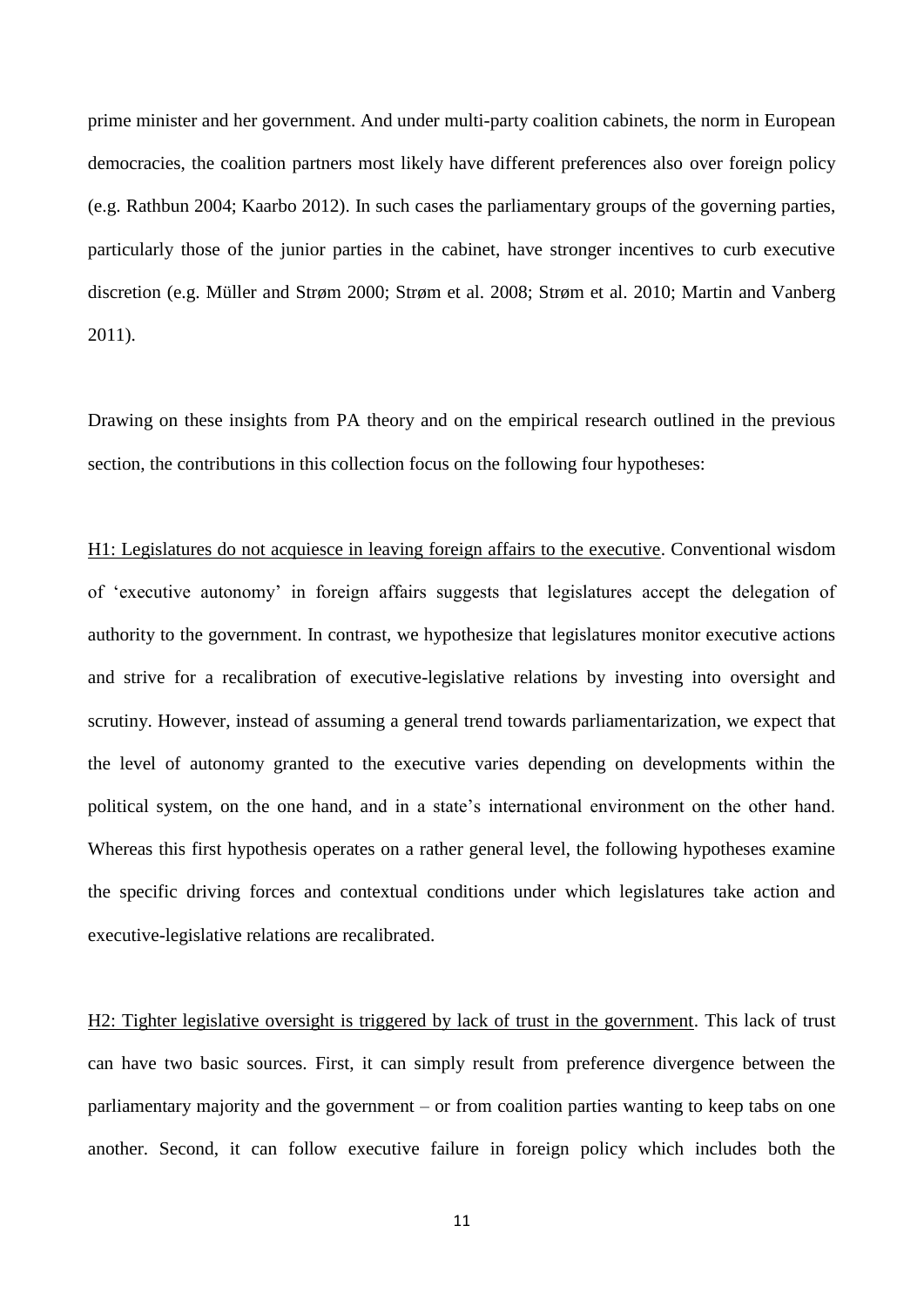government's inability to achieve political aims and, more frequently, its unwillingness to comply with the rules and procedures set by the principal. Examples of the former include failed or at least highly contested military missions such as the divisive experience of the Vietnam War which was crucial in bringing about the War Powers Resolution and overall more assertive Congressional behaviour in foreign policy, while the latter includes (secret) arms exports to country which a parliament explicitly blacklisted (Bauer 2004). Doubts about the agent's trustworthiness should lead to stricter reporting requirements and stronger ex ante control mechanisms.

H3: The powers of the executive should grow in response to external threats or hostilities. In line with the securitization thesis, parliamentary engagement can be influenced by how issues are viewed domestically. Research on the U.S. demonstrates that the executive has benefitted from framing foreign policy issues as security or military matters, and a similar logic can be expected to work in favour of the executive also elsewhere. More broadly, historians of state-building have identified external threats and hostilities as main driving forces of executive empowerment (Tilly 1975). We therefore expect a re-calibration of powers and competences in favour of the executive when the international environment turns more threatening and foreign policy issues are successfully securitized. Here it must be emphasized that we do not expect to see any real weakening of parliamentary legal authority. Instead, the empowerment of the executive should primarily result from the government pushing for faster decision-making processes and cross-party consensus, with the MPs themselves perhaps sharing this concern for political unity and expedited or lighter parliamentary involvement. When dangers gather, it is not appropriate to criticize the executive.

H4: Left-wing parties are more eager to strengthen the legislature vis-à-vis the executive. Previous research has demonstrated that left-wing parties are more 'dovish', 'inclusive' and 'internationalist'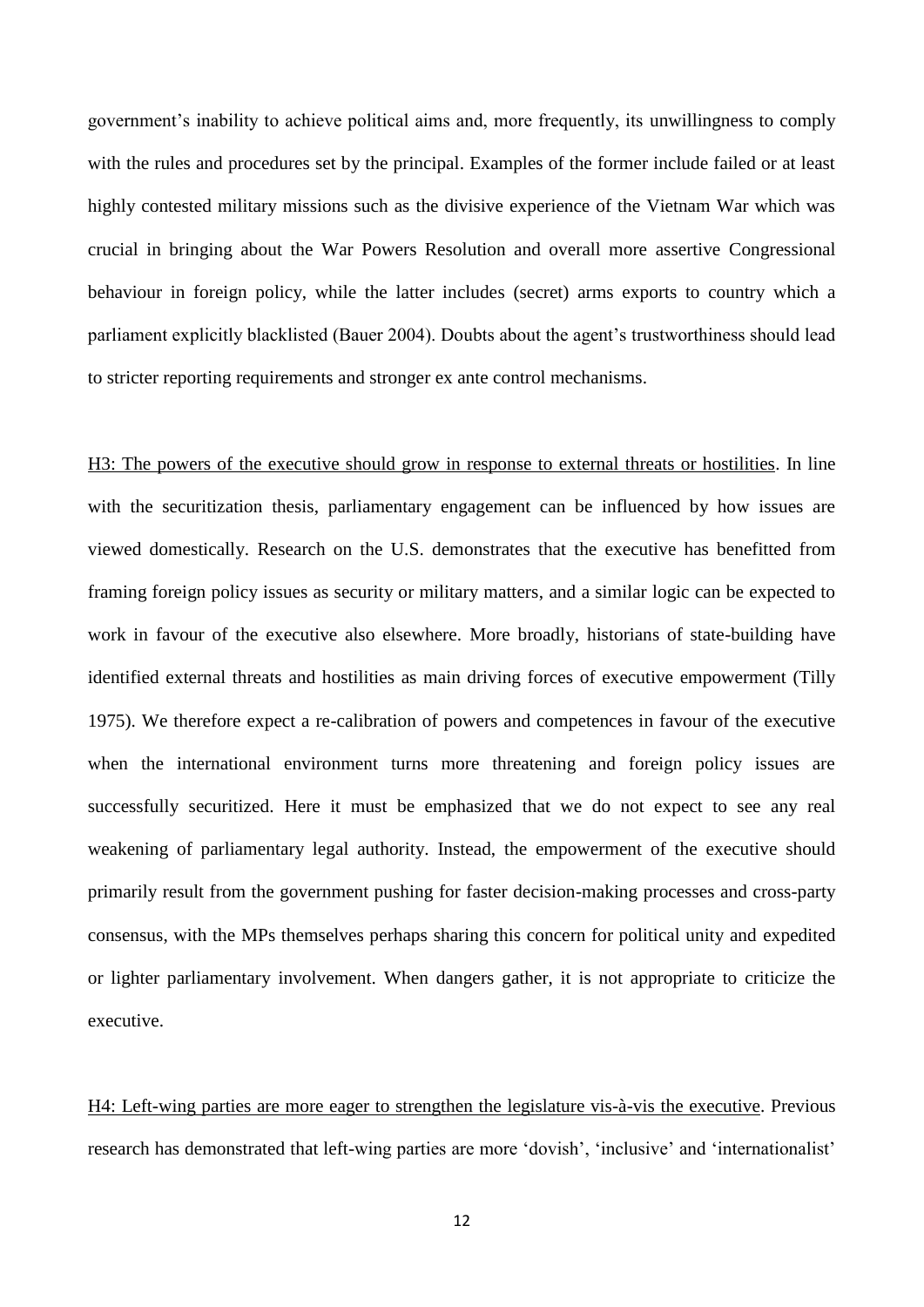whereas right-wing parties are more 'hawkish', 'militarist' and 'nationalist'. Because decisionmaking procedures impact on substantial policies, we extend this reasoning to party-political contestation over the role of the parliament in foreign policy. We thus expect left-wing parties to be more in favour of overall broader domestic participation and particularly strong parliamentary oversight of foreign policy in order to prevent 'agency slack', whereas right-wing parties are more prepared to grant the executive more autonomy in pursuing the national interest.

## **Main Findings**

The contributions in this collection paint a very nuanced and detailed picture of parliamentary engagement in foreign affairs. Overall, the findings support our hypotheses, but cross-national patterns and developments need to be understood against the backdrop of country-specific explanatory variables. More than in domestic or EU issues, foreign and security policy are areas where factors related to national history and geopolitics shape both the constitutional and political framework for parliamentary engagement and the level of public party-political contestation over policies.

In line with our first hypothesis, the contributions to this collection show that legislatures generally find ways to subject governments to tighter oversight in foreign and security policy. However, while the papers point in the direction of stronger parliamentary engagement, any notions of 'parliamentarization' in this field must be treated with extreme caution. Even those legislatures vested with strong constitutional rights face the problem of information asymmetry, and indeed much of parliamentary activity focuses on getting timely and accurate information. What is comforting though is the willingness of MPs and political parties to keep demanding for such information and to publicly challenge the executive even in hard security choices such as troop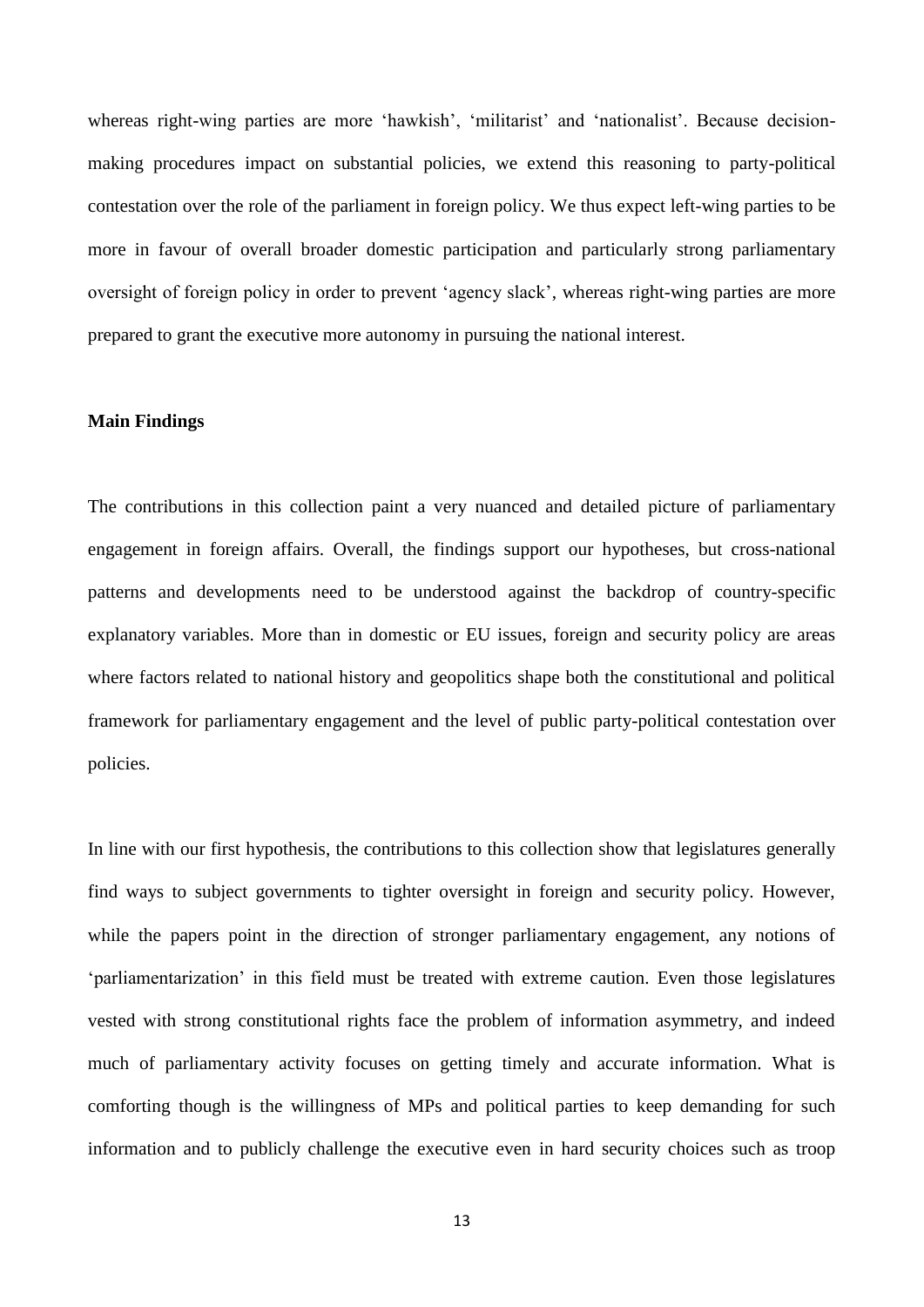deployments. Here the question is not necessarily so much about the influence of the parliament what matters perhaps more is that the legislature provides a forum for debate where the decisions are justified and explained (Lord 2011).

Importantly, many of the papers in this collection suggest that MPs themselves acknowledge what they perceive as appropriate limits to parliamentary engagement. The case study of France by Ostermann (2017) is most revealing in this respect, with French parliamentarians recognizing that while stronger constitutional rights for Assemblée nationale and the Sénat are positive developments, actual leadership in foreign affairs belongs firmly to the executive. While the French attitudes reflect both the semi-presidential regime and the tradition of presidential dominance, the papers by Mello (2017), Wagner et al. (2017), and Sakaki and Lukner (2017) provide evidence of similar balancing between legislative scrutiny and executive autonomy in several other countries. In the House of Commons, in particular, there is a yet-to-be-resolved discussion about whether the approval of the chamber should be required for dispatching British soldiers to military missions, with significant variation among MPs over the issue regardless of their party affiliation.

Challenges apply also to CFSP and EU trade policy. Recent work on parliamentary scrutiny of EU affairs has provided consistent evidence of legislatures gradually learning how to be more effectively involved in European governance, particularly through subjecting their governments to tighter scrutiny before decisions are taken in Brussels (e.g. Winzen 2013; Auel and Christiansen 2015; Hefftler et al. 2015). Nonetheless, strong differences remain between parliaments, and trade policy and CFSP may be particularly troublesome policy areas for domestic legislatures. Trade policy falls under the competence of the EU, with the Commission negotiating on behalf of the Union even when national parliaments possess veto power over the agreements. As Jančić (2017) shows, the multi-level system of the EU presents national legislatures with its own set of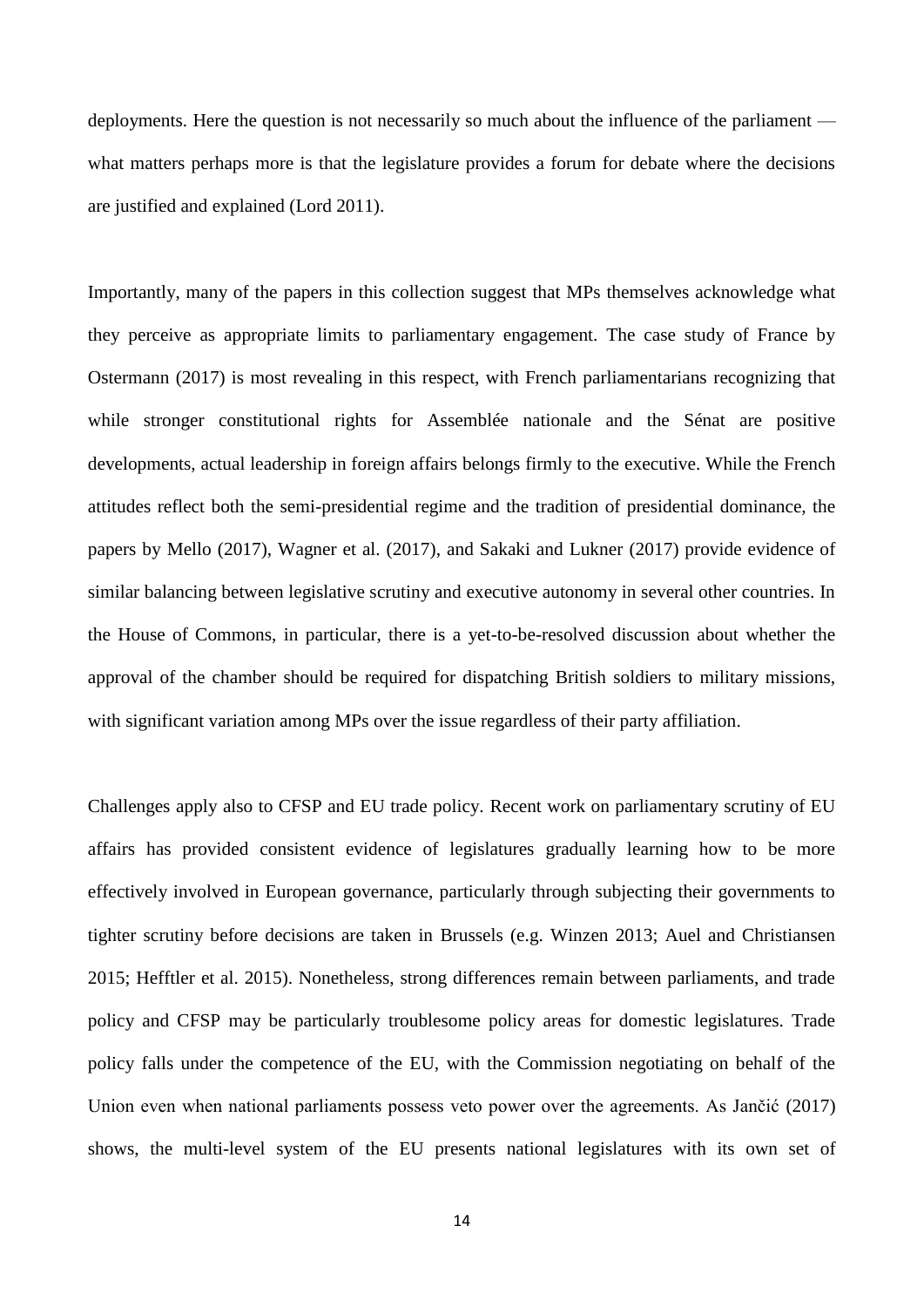challenges, not least concerning information flows, while the degree of parliamentary input may well depend increasingly on direct links with EU institutions and on interparliamentary cooperation. The paper by Herbel (2017), in turn, indicates that most CFSP issues escape national parliamentary scrutiny. However, there are good grounds for arguing that more active parliamentary scrutiny of EU level foreign policy processes should not be too difficult to achieve. Martin (2000: 201) makes the interesting observation that the executive may try to evade or manages to avoid legislative constraints in one-off situations, whereas parliamentary engagement will be more institutionalized in stable and repeated forms of international cooperation. Ex ante control of Council and European Council meetings is already well established in select national parliaments, for example through ministerial hearings in committees, and hence procedures for systematic scrutiny of CFSP and trade questions already exist (Huff 2015; Raunio 2016).

The observed trend towards stronger oversight is  $-$  in line with our second hypothesis  $-$  to a large extent explained by lack of trust in the executive. As in domestic politics, ideological differences between the government and the opposition as well as lack of cohesion inside the cabinet produce tighter scrutiny and contestation, but in foreign affairs policy failures have resulted in legal and procedural reforms that reduce the autonomy of the executive. The paper by Kaarbo and Kenealy (2017) illuminates the role of 'institutional memory' or 'historical analogies', with legislatures and MPs drawing conclusions from past mistakes. Previous research on the U.S. Congress, and the paper by Auerswald (2017) establish clear causal relationships between military failures abroad and more stringent Congressional checks on the president and the military. In the United Kingdom and Spain the divisive experience of the Iraq War in 2003 brought about changes to parliamentary war powers, with the Cortes now enjoying veto over troop dispatches and votes in the House of Commons before the country takes part in military conflicts.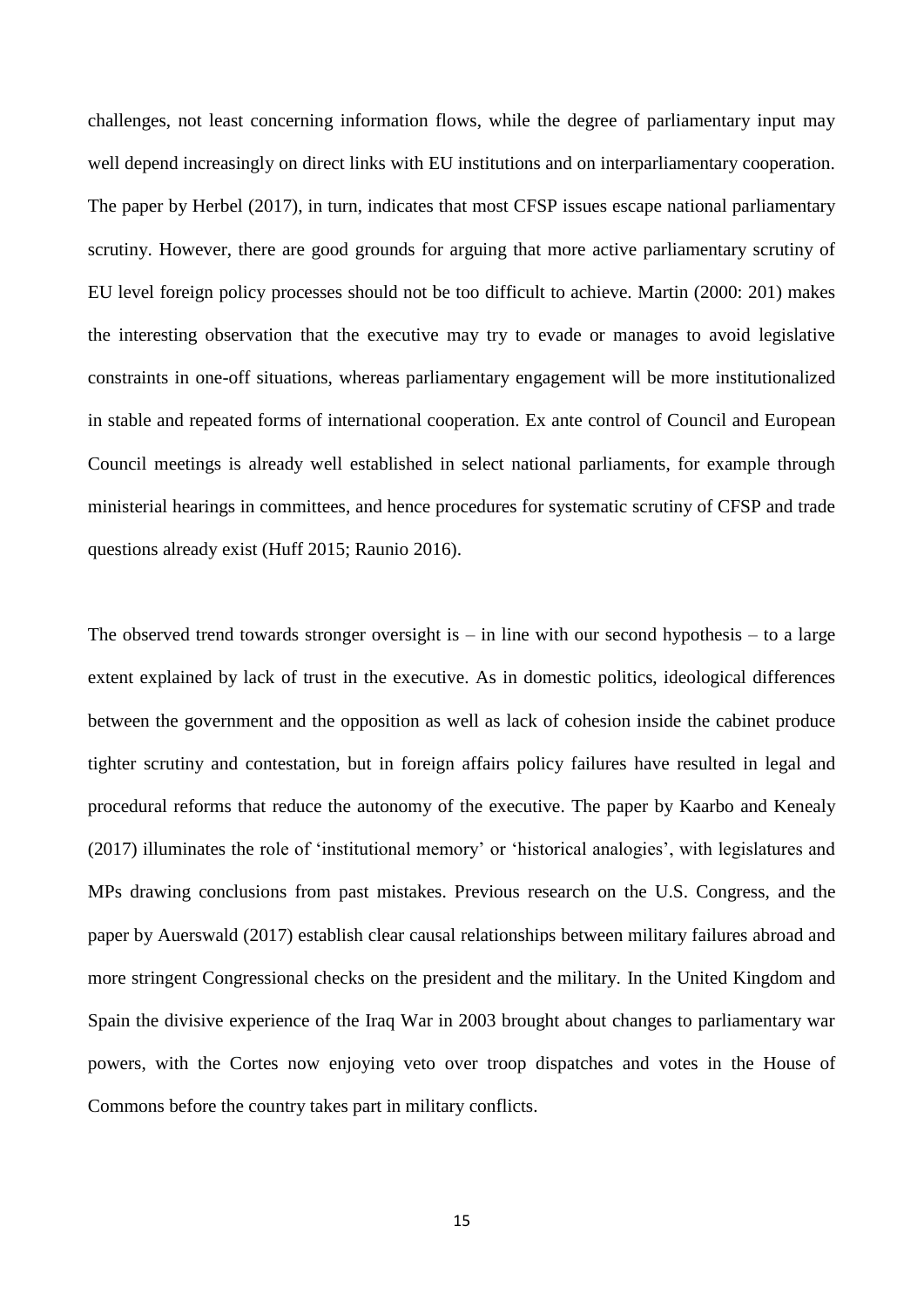The impact of any 'securitization' strategies is more difficult to gauge (H3). While actual conduct of military operations is understandably delegated to the executive, issues related to national security clearly attract a lot of attention from MPs across the political spectrum. And, as the paper by Lagassé and Saideman (2017) illustrates, when things go awry abroad during a conflict, MPs do not hesitate to demand explanations from the government. In Japan political elites widely concur that their country has faced an increasingly volatile security environment, and according to Sakaki and Lukner this has resulted in faster decision processes and more cross-party consensus, the side effect of which is more leeway for the cabinet. Herranz-Surrallés (2017) in turn shows in her paper on international energy agreements that securitization attempts by the executive failed, triggering instead politicization and stronger parliamentary scrutiny. As outlined in the second section of this introductory paper, research on the U.S. Congress has found clear support for the securitization thesis, with presidents subject to looser legislative constraints when issues are framed as security threats, but it might be that the specific foreign policy context of the United States, especially after 9/11 terrorist attacks, contributes to these findings.

The papers provide consistent support for our hypothesis about the impact of ideology, with left-ofcentre parties more interested in curbing executive autonomy (H4). The comparative study of Wagner et al. (2016) shows that right-wing parties, radical right excluded, supported military missions and an unconstrained executive, whereas social democratic, radical left and green parties were against the missions and more in favour of setting parliamentary constraints on the government. More detailed country studies, including Japan, reveal a clear pattern: left-wing MPs and political parties were behind much of the parliamentary activity, demanding more information, putting questions to the ministers, or tabling motions that strengthen the legislature vis-à-vis the executive. However, the impact of party ideology is nonetheless moderated by country-specific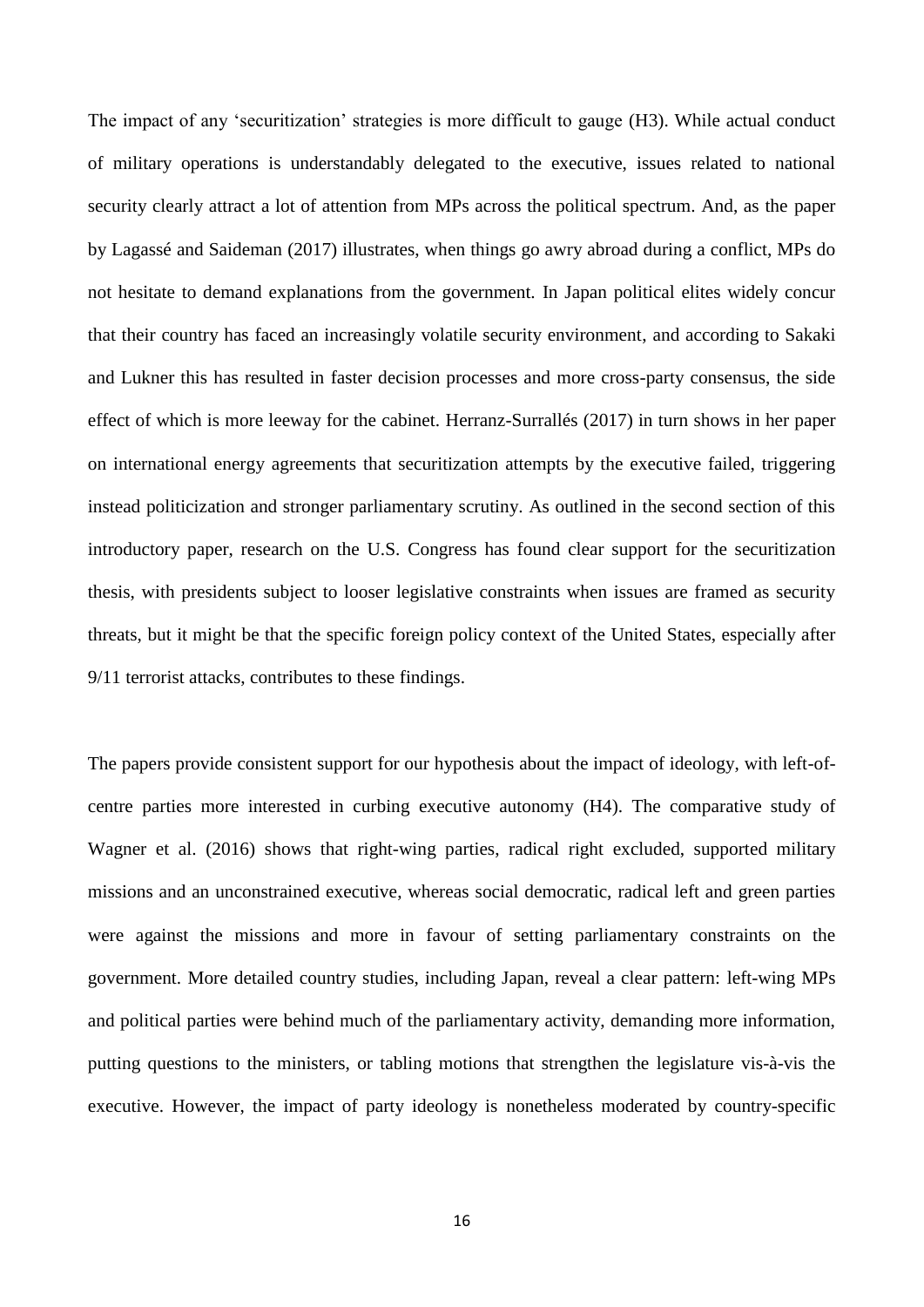factors, such as the nation's past experiences or geopolitics, which impact on policy choices and on the nature of debates.

# **Agenda for Future Research**

Our findings should be viewed primarily as starting points for future research. The papers in this collection provide interesting insights into legislative-executive relations in foreign and security policy, but there is clearly space, and the need, for more systematic data collection. There are at least four areas that appear particularly relevant for both parliamentary and foreign policy scholars.

First, the interdependence of domestic, European and global political agendas and the politicization of international relations should increase the 'electoral connection' in foreign affairs. If this is the case, we should also see higher incentives for individual MPs to engage in foreign and security policy. Research on the U.S. Congress has identified foreign policy 'entrepreneurs' (Carter & Scott 2009), and future research could analyze assignments to foreign policy-related committees or plenary speeches and questions to establish variation among representatives (e.g. Martin 2013; Rozenberg et al. 2011; 2015). The findings in this collection certainly point in the direction of more assertive parliamentary behaviour, with MPs not content to leave matters to the ministers or generals.

The second issue warranting more systematic research is the use of various control instruments. The papers in this collection show that parliaments use a broad set of mechanisms to oversee the government in foreign affairs. Essentially the toolkit appears the same as in domestic matters, ranging from committee scrutiny to parliamentary questions and plenary speeches and votes. It is nonetheless clear that ex ante instruments are even more crucial than in the context of national legislation where parliaments can amend draft bills and often are also involved in the transposition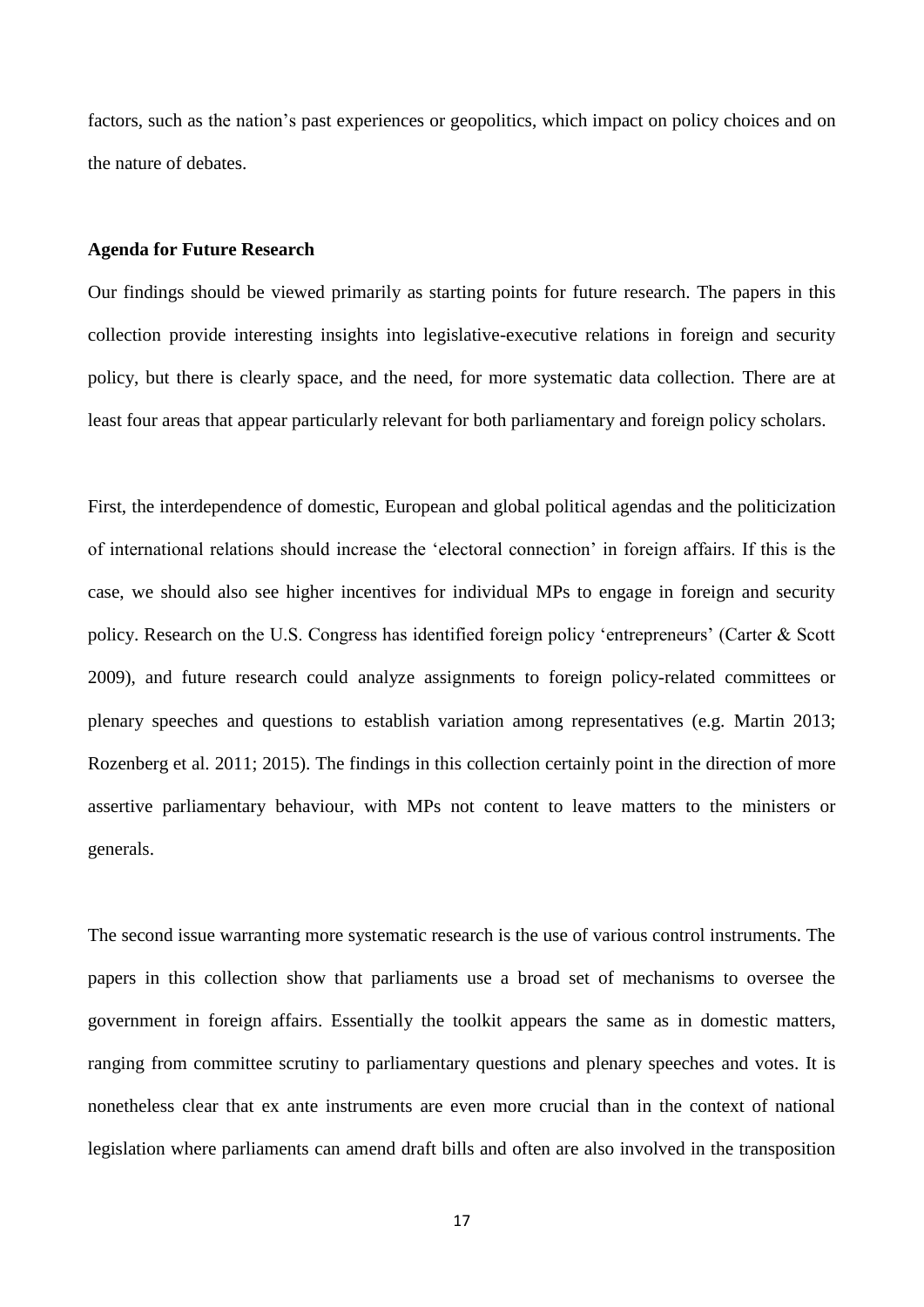stage. Whether to deploy troops to a military conflict or scrutinizing the bargaining position of the executive ahead of European or global negotiations, on the other hand, are clearly questions where parliamentary influence needs to be exerted beforehand. And as the paper by Lagassé and Saideman (2017) and previous research on the U.S. Congress show, parliamentary control of on-going military operations is wrought with practical difficulties, not least regarding access to classified information. A specific ex ante instrument for potential parliamentary influence is the 'grand strategy' document. In foreign affairs the government programme is often not the most important document guiding executive action. Countries throughout the world, as well as NATO and the EU, have adopted 'grand strategies' that outline the core objectives and issues in foreign and security policy. A good example is Finland, where the Eduskunta and political parties are actively involved in the formulation of the Government Security and Defence Policy Report published roughly every four years (Raunio 2016). As these documents set the parameters for subsequent decision-making, the question whether legislatures are involved in drafting and approving them becomes all the more important.

Furthermore, the explanatory power of the left-right dimension signals the need to pay more attention to domestic sources of national foreign policies. In Europe international relations scholars still primarily explain national foreign and security policies through focusing on countries' economic or geopolitical interests, thus neglecting the different positions of political parties and other relevant actors. This stands in striking contrast to the United States, where scholars have systematically analyzed the party-political dynamics of foreign policy, not least through examining the voting behaviour of the representatives. Future research should also focus more on variation between different types of foreign policy questions, both in terms of party positions and of modes of parliamentary engagement. For example, does trade policy produce different coalitions than security policy as research on the U.S. Congress and select other legislatures suggests.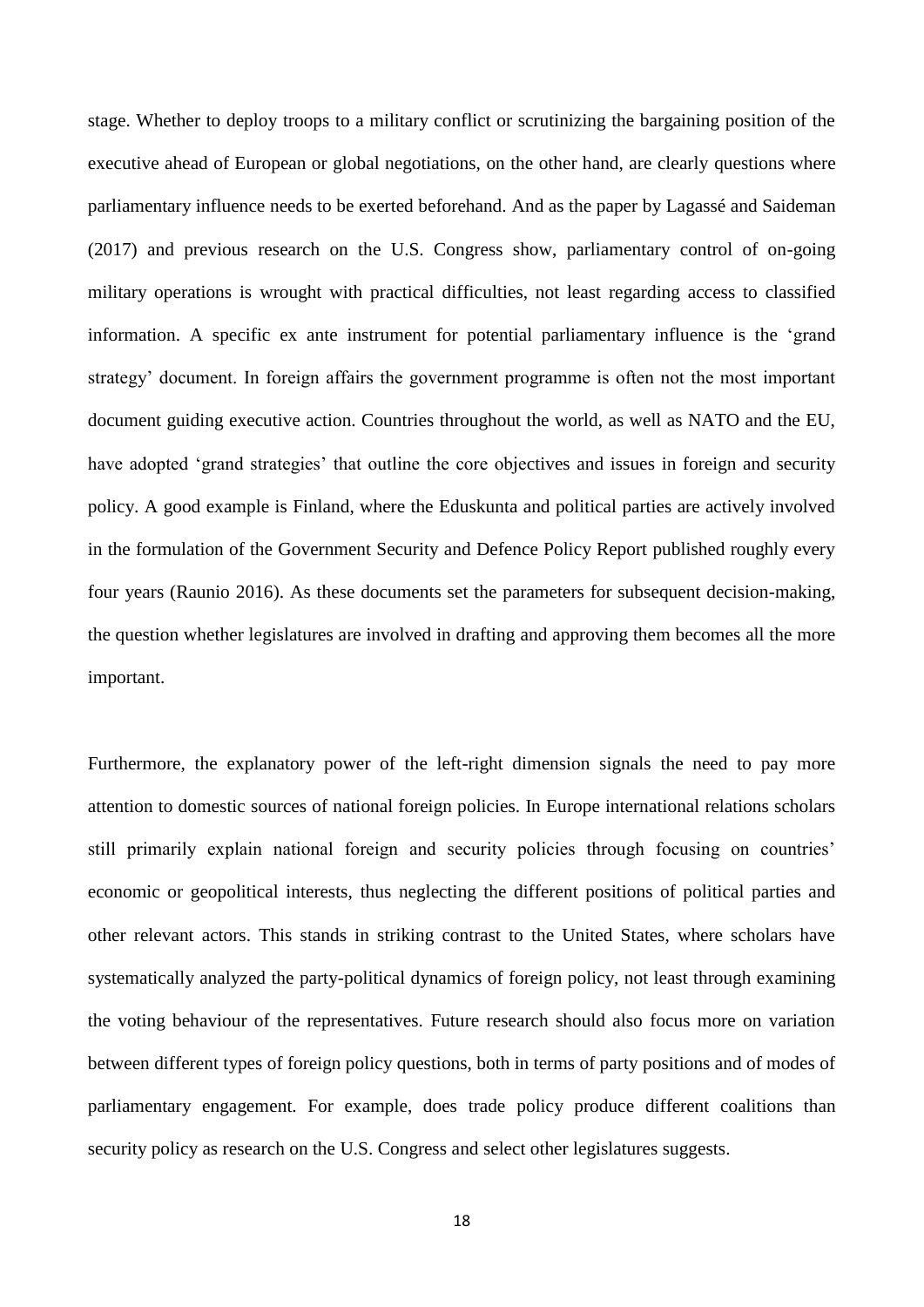Finally, the effects of parliamentary involvement require further examination. Legislative constraints such as veto rights can on their own influence the position of the executive, but especially in parliamentary regimes the independent impact of the legislature may often be difficult to distinguish from other explanatory variables. For example, studies in the wake of the Democratic Peace debate suggest that parliamentary ex ante veto power impacts on the propensity of governments to use armed force. Yet the evidence can be unclear as Dieterich, Hummel and Marschall (2015) do not control for additional influences such as military capabilities and Mello (2014) finds evidence in some but not all cases. Beyond military missions, the impact of the legislature on the position of government on trade agreements, arms exports, sanctions or development aid is by and large unchartered territory. The influence of the parliament can also be more indirect. Plenary debates can act as a brake or a moderating force on the executive, especially when there are political parties offering alternatives and a healthy media covering the debates (Baum and Potter 2015). Another avenue worth exploring is whether legislatures through interparliamentary assemblies and other networks influence the behaviour of either individual governments or international organisations.

## **References**

Aldrich, John H., Gelpi, Christopher, Feaver, Peter, Reifler, Jason, and Sharp, Kristin Thompson (2006). 'Foreign Policy and the Electoral Connection', *Annual Review of Political Science*, 9, 477– 502.

Alesina, Alberto, and Rosenthal, Howard (1995). *Partisan Politics, Divided Government and the Economy*. Cambridge: Cambridge University Press.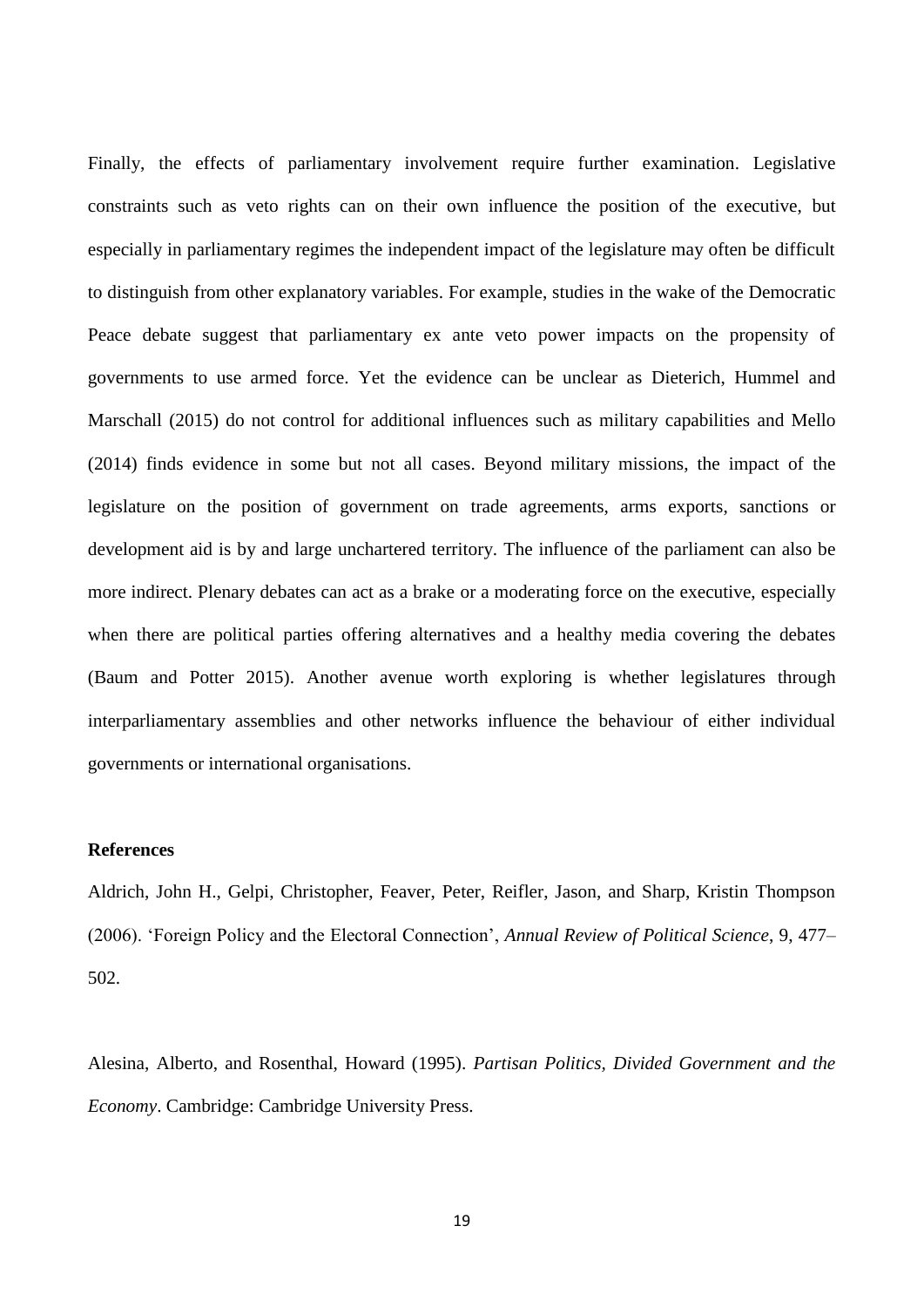Arena, Philip, and Palmer, Glenn (2009). 'Politics or the Economy? Domestic Correlates of Dispute Involvement in Developed Democracies', *International Studies Quarterly*, 53:4, 955-75.

Auel, Katrin, and Christiansen, Thomas, eds. (2015). After Lisbon: National Parliaments in the European Union. *West European Politics*, 38:2.

Auerswald, David (2017). Legislatures and Civil-Military Relations in the U.S. and U.K., *West European Politics.*

Auerswald, David P., and Campbell, Colton C., eds. (2012). *Congress and the Politics of National Security*. New York: Cambridge University Press.

Auerswald, David P., and Saideman, Stephen M. (2014). *NATO in Afghanistan: Fighting Together, Fighting Alone*. Princeton: Princeton University Press.

Bauer, Sibylle (2004). 'The role of parliaments in European arms export policy', in Jocelyn Mawdsley, Marta Martinelli, and Eric Remacle (eds.), *Europe and the Global Arms Agenda: Security, Trade and Accountability*. Baden-Baden: Nomos, 137-47.

Baum, Matthew A., and Potter, Philip B.K. (2015). *War and Democratic Constraint: How the Public Influences Foreign Policy*. Princeton: Princeton University Press.

Beasley, Ryan K., and Kaarbo, Juliet (2014). 'Explaining Extremity in the Foreign Policies of Parliamentary Democracies', *International Studies Quarterly*, 58:4, 729-40.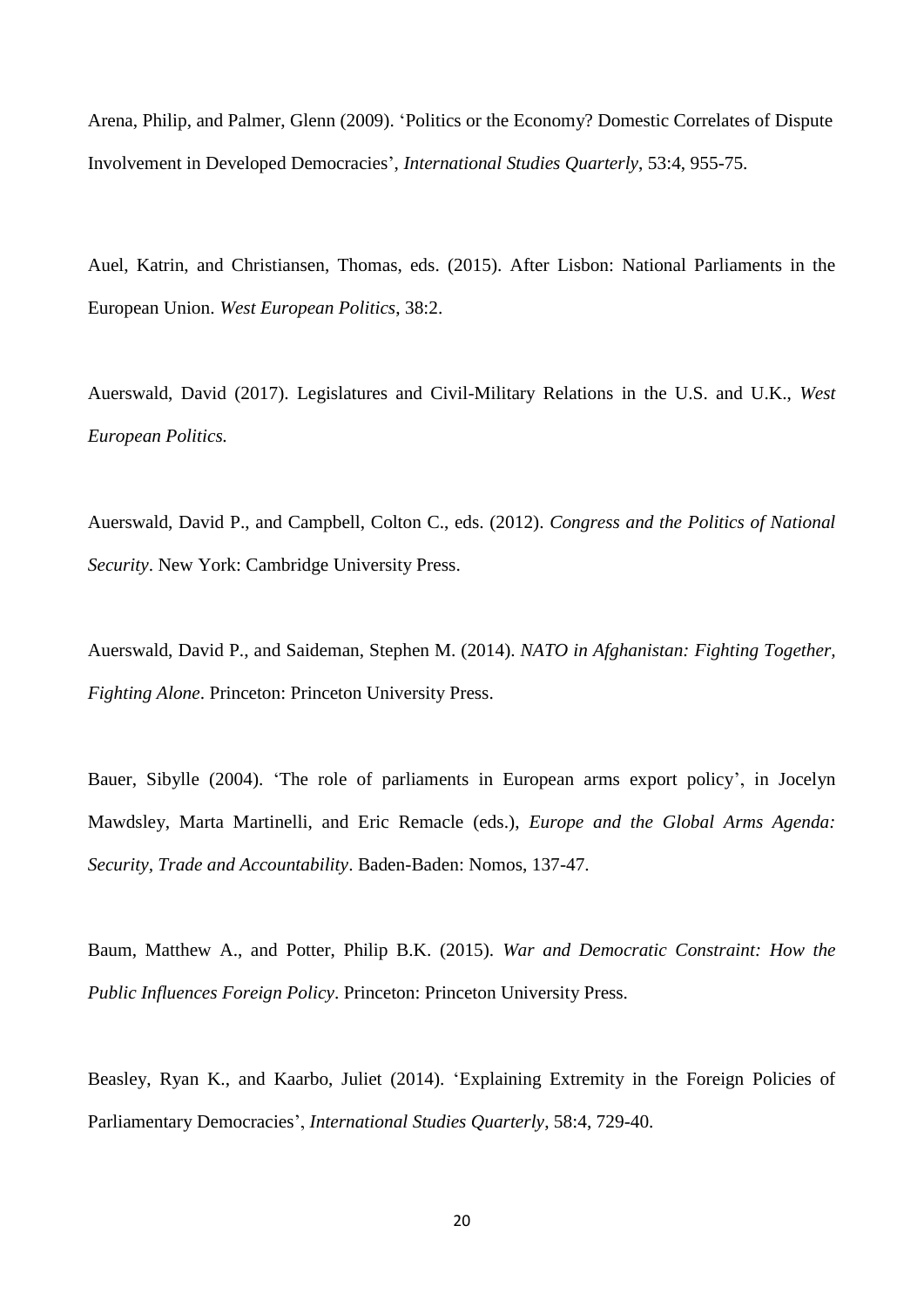Born, Hans, and Hänggi, Heiner, eds. (2004). *The 'Double Democratic Deficit': Parliamentary Accountability and the Use of Force Under International Auspices*. Aldershot: Ashgate.

Broz, J. Lawrence (2011). 'The United States Congress and IMF financing, 1944-2009', *Review of International Organizations*, 6:3, 341–68.

Buzan, Barry, Waever, Ole, and de Wilde, Jaap (1998). *Security: A Framework for Analysis*. Boulder, CO: Lynne Rienner.

Campbell, Colton C., and Auerswald, David P., eds. (2015). *Congress and Civil-Military Relations*. Washington D.C.: Georgetown University Press.

Carter, Ralph G., and Scott, James M. (2009). *Choosing to Lead: Understanding Congressional Foreign Policy Entrepreneurs*. Durham, NC: Duke University Press.

Cassese, Antonio, ed. (1980). *Parliamentary Control over Foreign Policy: Legal Essays*. Alphen aan den Rijn: Sijthoff & Noordhoff.

Clare, Joe (2010). 'Ideological Fractionalization and the International Conflict Behavior of Parliamentary Democracies', *International Studies Quarterly*, 54:4, 965-87.

Costa, Olivier, Dri, Clarissa, and Stavridis Stelios, eds. (2013). *Parliamentary Dimensions of Regionalization and Globalization: The Role of Inter-parliamentary Institutions*. Basingstoke: Palgrave Macmillan.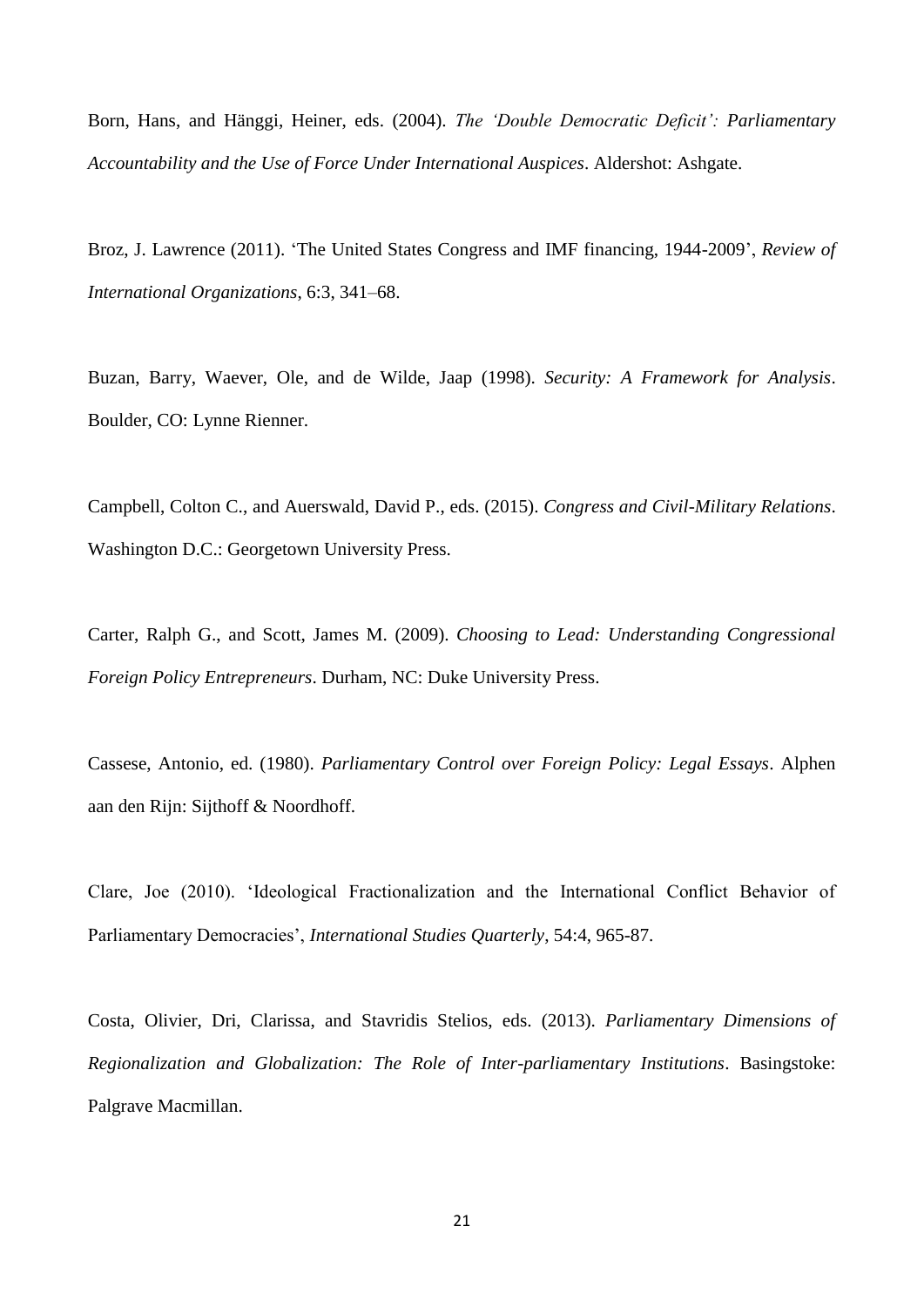Crum, Ben, and Fossum, John E., eds. (2013). *Practices of Inter-Parliamentary Coordination in International Politics: The European Union and beyond*. Colchester: ECPR Press.

de Tocqueville, Alexis (1990) [1835/1840]. *Democracy in America, Vol. I*. New York: Vintage Books.

Dieterich, Sandra, Hummel, Hartwig, and Marschall, Stefan (2015). 'Bringing democracy back in: The democratic peace, parliamentary war powers and European participation in the 2003 Iraq War', *Cooperation and Conflict*, 50:1, 87-106.

Evans, Peter B., Jacobson, Harold K., and Putnam, Robert D., eds. (1993). *Double-Edged Diplomacy: International Bargaining and Domestic Politics*. Berkeley: University of California Press.

Gailmard, Sean (2014). 'Accountability and Principal–Agent Theory', in Mark Bovens, Robert E. Goodin, and Thomas Schillemans (eds.), *The Oxford Handbook of Public Accountability*. Oxford: Oxford University Press, 90-105.

Gowa, Joanne (1998). 'Politics at the Water's Edge: Parties, Voters, and the Use of Force Abroad', *International Organization*, 52:2, 307-24.

Hefftler, Claudia, Neuhold, Christine, Rozenberg, Olivier, and Smith, Julie, eds. (2015). *The Palgrave Handbook of National Parliaments and the European Union*. Basingstoke: Palgrave Macmillan.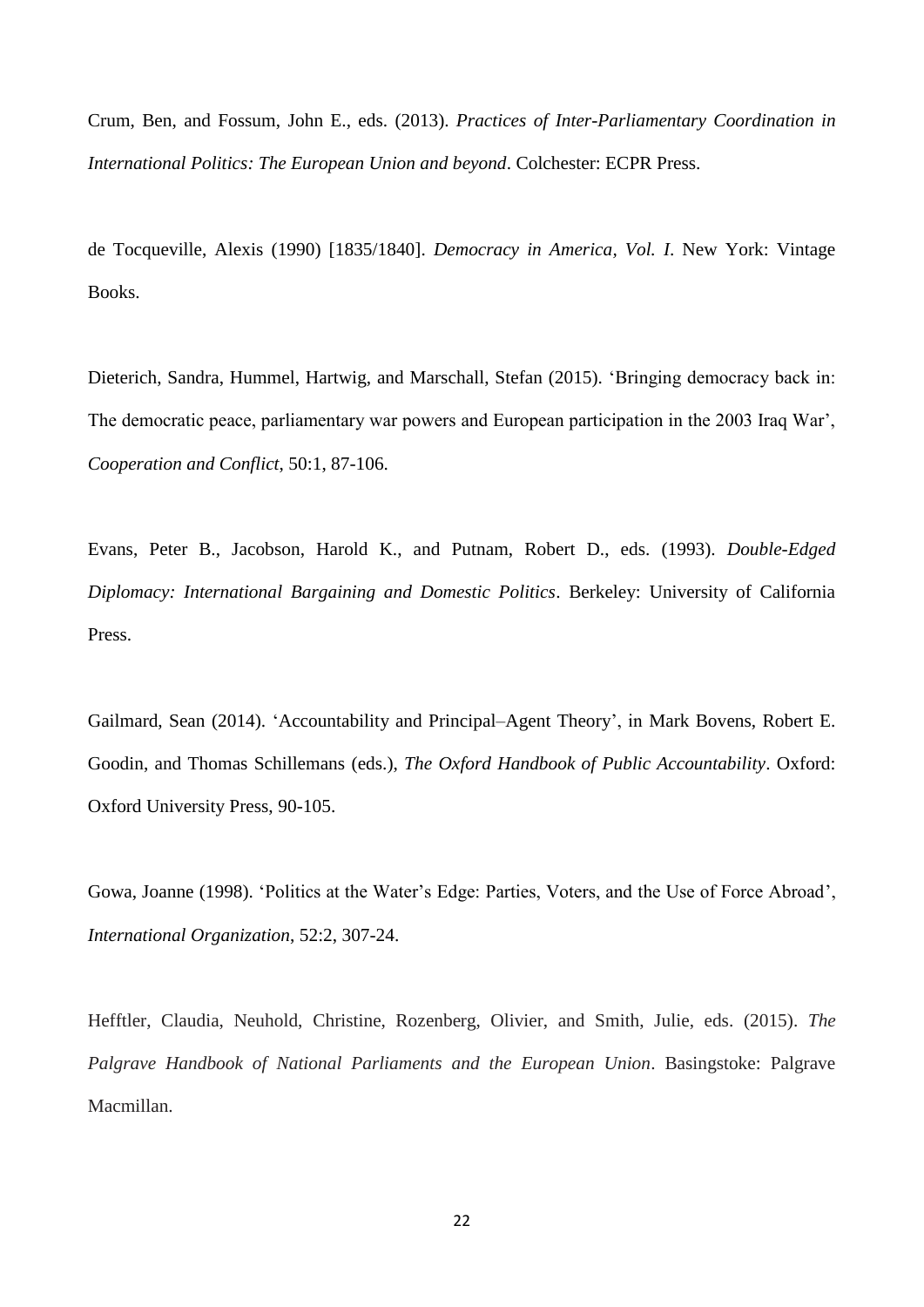Hegeland, Hans (2007). 'The European Union in national parliaments: domestic or foreign policy? A study of Nordic parliamentary systems', in John O'Brennan and Tapio Raunio (eds.), *National Parliaments within the Enlarged European Union: From 'victims' of integration to competitive actors?* Abingdon: Routledge, 95-115.

Herbel, Annika (2017). 'Parliamentary Scrutiny of the EU's Common Foreign and Security Policy', *West European Politics.*

Herranz-Surrallés, Anna (2014). 'The EU's Multilevel Parliamentary (Battle)Field: Interparliamentary Cooperation and Conflict in Foreign and Security Policy', *West European Politics*, 37:5, 957-75.

Herranz-Surrallés, Anna (2017). 'Energy Diplomacy under Scrutiny: Parliamentary Control of Intergovernmental Agreements with Third-Country Suppliers', *West European Politics*.

Hiscox, Michael J. (2002). *International Trade and Political Conflict: Commerce, Coalitions, and Mobility*. Princeton: Princeton University Press.

Howell, William G., Jackman, Saul P., and Rogowski, Jon C. (2013). *The Wartime President: Executive Influence and the Nationalizing Politics of Threat*. Chicago: The University of Chicago Press.

Howell, William G., and Pevehouse, Jon C. (2007). *While dangers gather: Congressional Checks on Presidential War Powers*. Princeton: Princeton University Press.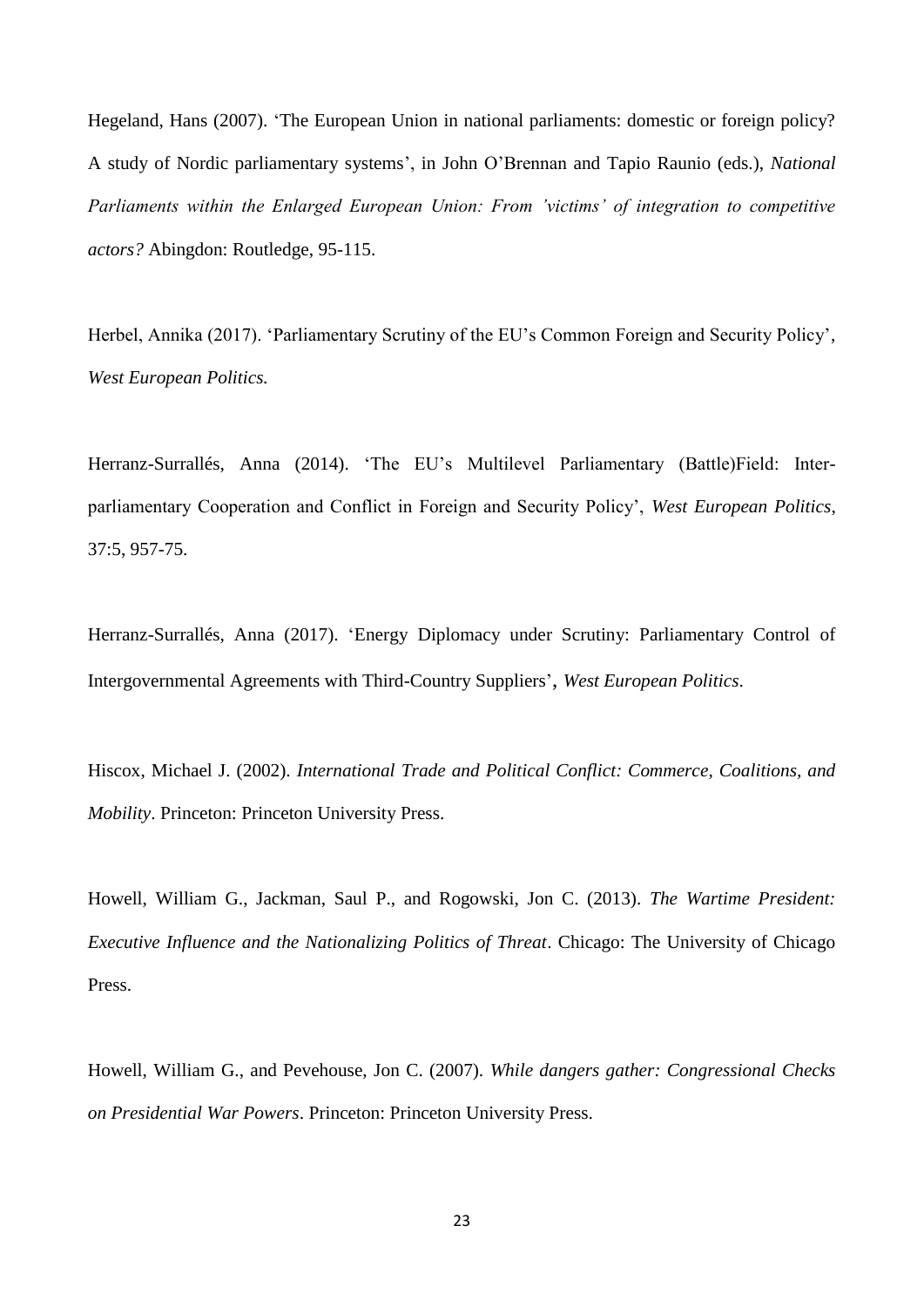Huber, John D., and Shipan, Charles R. (2002). *Deliberate Discretion? Institutional Foundations of Bureaucratic Autonomy*. Cambridge: Cambridge University Press.

Huff, Ariella (2015). 'Executive Privilege Reaffirmed? Parliamentary Scrutiny of the CFSP and CSDP', *West European Politics*, 38:2, 396-415.

Jančić, Davor (2017). 'TTIP and Legislative-Executive Relations in EU Trade Policy', *West European Politics*.

Jerneck, Magnus, Sannerstedt, Anders, and Sjölin, Mats (1988). 'Internationalization and Parliamentary Decision-Making: The Case of Sweden 1970-1985', *Scandinavian Political Studies*, 11:3, 169-94.

Kaarbo, Juliet (2012). *Coalition Politics and Cabinet Decision Making: A Comparative Analysis of Foreign Policy Choices*. Ann Arbor: University of Michigan Press.

Kaarbo, Juliet and Daniel Kenealy (2017). 'Precedents, Parliaments, and Foreign Policy: Historical Analogy in the House of Commons Vote on Syria', *West European Politics*,

Kesgin, Baris, and Kaarbo, Juliet (2010). 'When and How Parliaments Influence Foreign Policy: The Case of Turkey's Iraq Decision', *International Studies Perspectives*, 11:1, 19-36.

King, Anthony (1976). 'Modes of Executive-Legislative Relations: Great Britain, France, and West Germany', *Legislative Studies Quarterly*, 1:1, 37-65.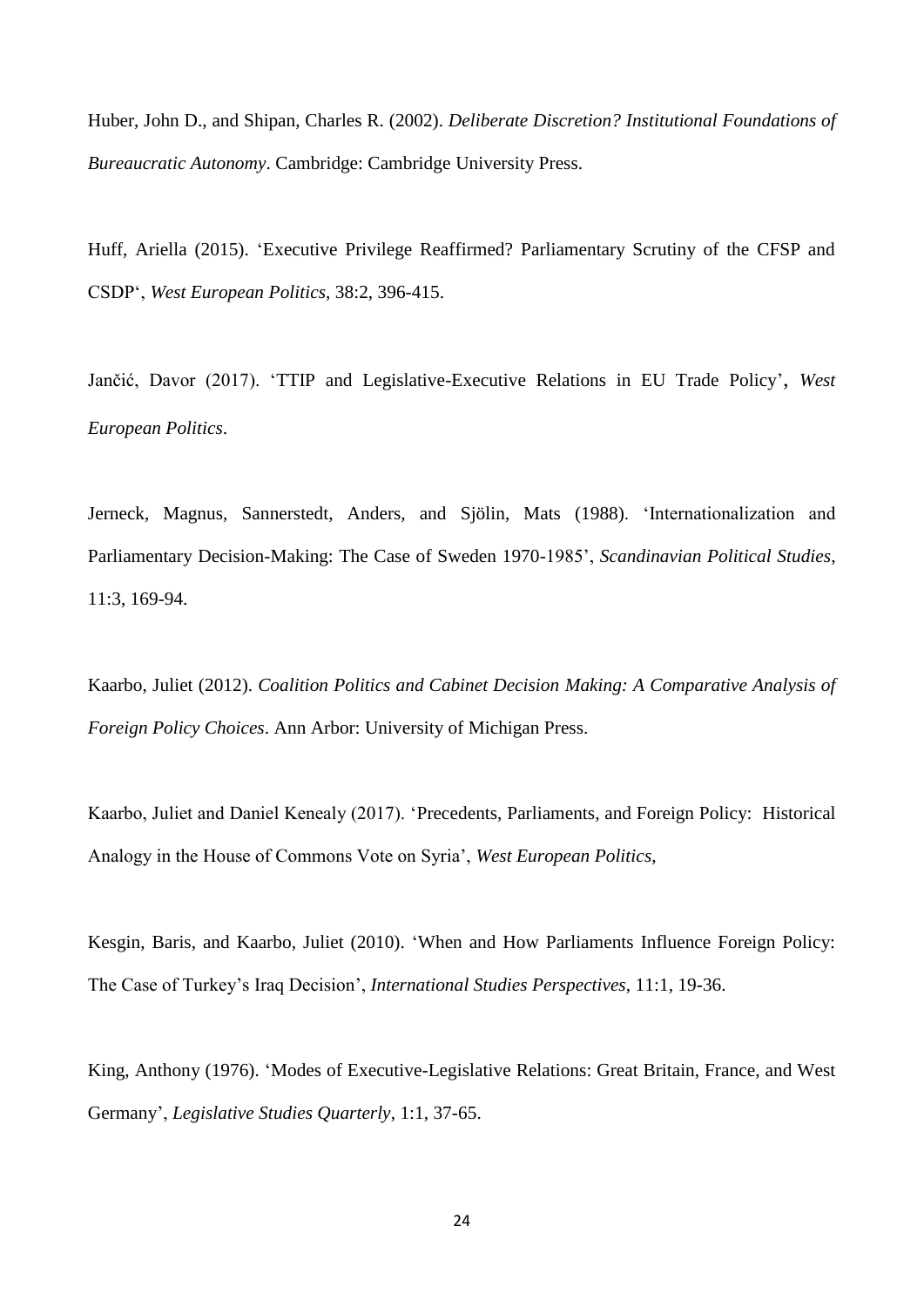Kriner, Douglas L. (2010). *After the Rubicon: Congress, Presidents, and the Politics of Waging War*. Chicago: University of Chicago Press.

Lagassé, Philippe and Stephen Saideman (2017). 'Public Critic or Secretive Monitor: Party Objectives and Legislative Oversight of the Military in Canada', *West European Politics*.

Lindsay, James M. (1994). *Congress and the Politics of U.S. Foreign Policy*. Baltimore: Johns Hopkins University Press.

Locke, John (1960) [1690]. *Two Treatises of Government*. Cambridge: Cambridge University Press.

Lord, Christopher (2011). 'The political theory and practice of parliamentary participation in the Common Security and Defence Policy', *Journal of European Public Policy*, 18:8, 1133–50.

Lüddecke, René (2010). *Parlamentarisierung der nationalen Außenpolitik*. Baden-Baden: Nomos.

Manning, Bayless (1977). 'The Congress, the Executive and Intermestic Affairs: Three Proposals', *Foreign Affairs*, 55:2, 306-24.

Mansfield, Edward D., and Milner, Helen V. (2012). *Votes, Vetoes, and the Political Economy of International Trade Agreements*. Princeton: Princeton University Press.

Martin, Lisa L. (2000). *Democratic Commitments: Legislatures and International Cooperation*. Princeton: Princeton University Press.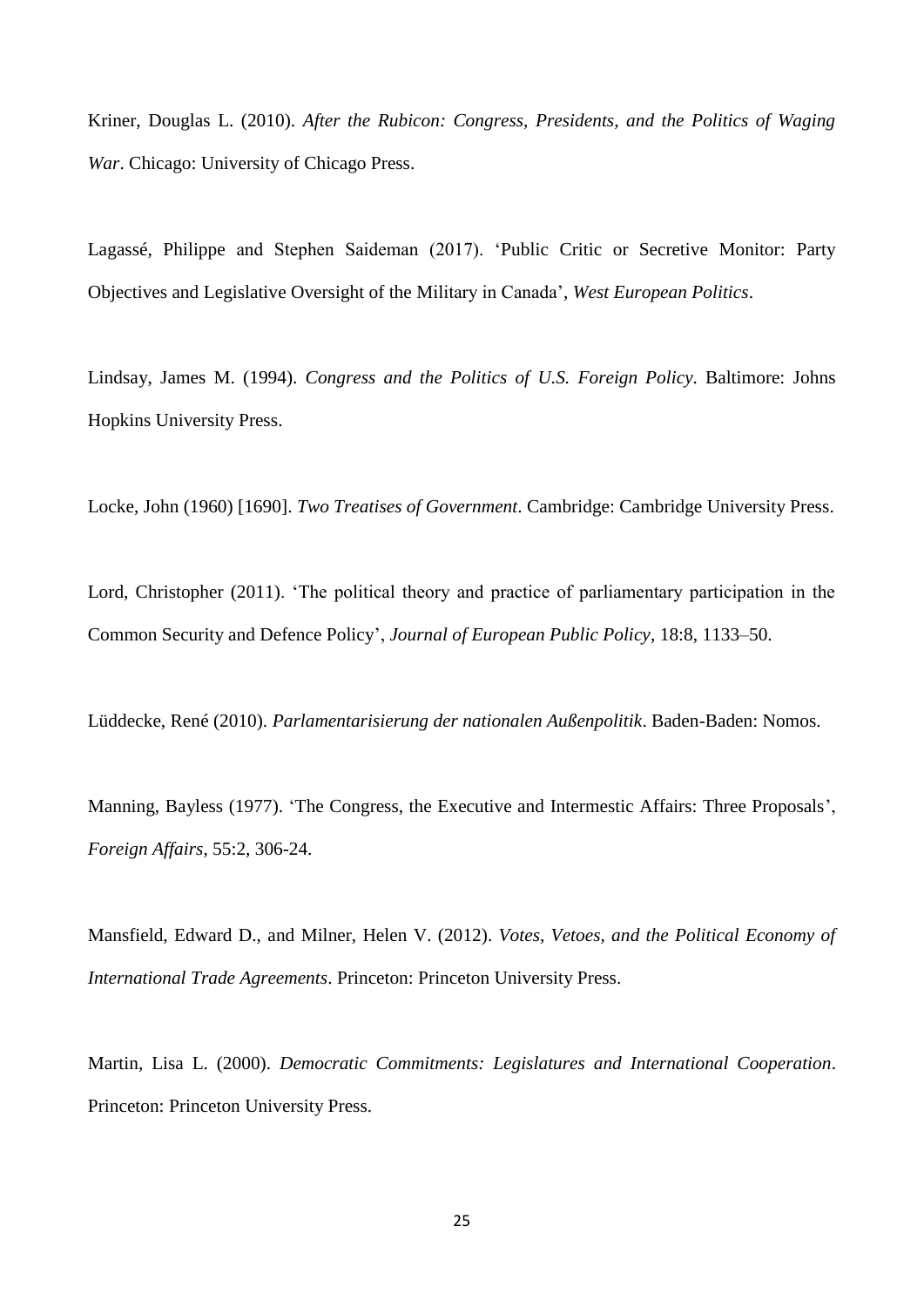Martin, Lanny W., and Vanberg, Georg (2011). *Parliaments and Coalitions: The Role of Legislative Institutions in Multiparty Governance*. Oxford: Oxford University Press.

Martin, Shane (2013). 'Is All Politics Local? The Role-orientation of Irish Parliamentarians towards Foreign Policy', Irish Political Studies, 28:1, 114-29.

Martin, Shane, Saalfeld, Thomas, and Strøm, Kaare W., eds. (2014). *The Oxford Handbook of Legislative Studies*. Oxford: Oxford University Press.

Mello, Patrick A. (2014). *Democratic Participation in Armed Conflict: Military Involvement in Kosovo, Afghanistan and Iraq*. Basingstoke: Palgrave Macmillan.

Mello, Patrick (2017). 'Curbing the Royal Prerogative to Use Military Force: The British House of Commons and the Conflicts in Libya and Syria', *West European Politics*.

Miller, Gary J. (2005). 'The Political Evolution of Principal-Agent Models', *Annual Review of Political Science*, 8, 203-25.

Milner, Helen V. (1997). *Interests, Institutions, and Information: Domestic Politics and International Relations*. Princeton: Princeton University Press.

Milner, Helen V., and Judkins, Benjamin (2004). 'Partisanship, Trade Policy, and Globalization: Is There a Left-Right Divide on Trade Policy', *International Studies Quarterly*, 48:1, 95-119.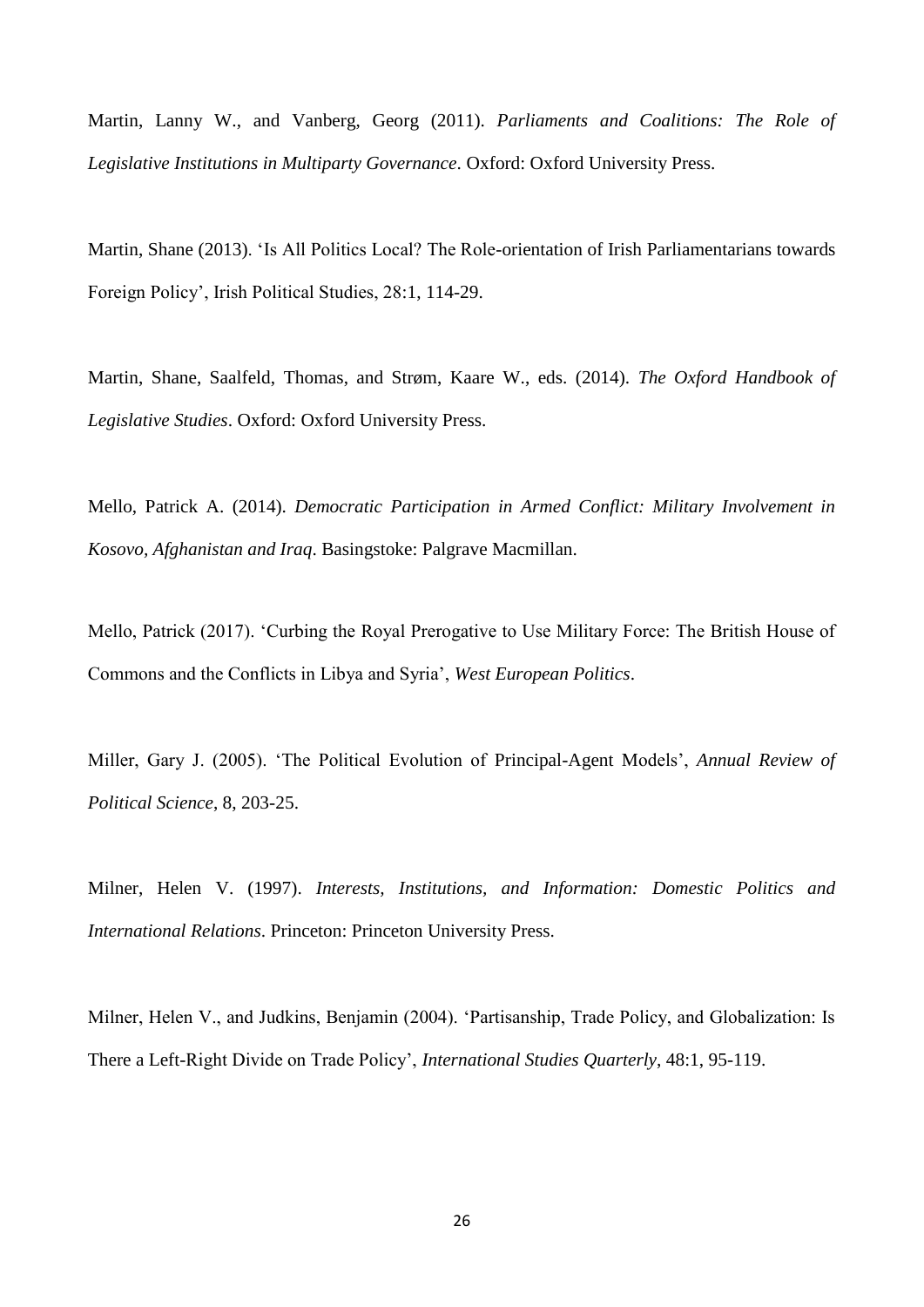Milner, Helen V., and Tingley, Dustin (2015). *Sailing the Water's Edge: The Domestic Politics of American Foreign Policy*. Princeton: Princeton University Press.

Müller, Wolfgang C., and Strøm, Kaare, eds. (1999). *Policy, Office, or Votes? How Political Parties in Western Europe Make Hard Decisions*. Cambridge: Cambridge University Press.

Müller, Wolfgang C., and Strøm, Kaare, eds. (2000). *Coalition Governments in Western Europe*. Oxford: Oxford University Press.

Norris, Pippa (2011). *Democratic Deficit: Critical Citizens Revisited*. Cambridge: Cambridge University Press.

Ostermann, Falk (2017). 'France's Reluctant Parliamentarization of Military Deployments. The 2008 Constitutional Reform in Practice', *West European Politics.*

Owens, John E., and Pelizzo, Ricardo, eds. (2009). 'The Impact of the Post-9/11 'War on Terror' on Executive–Legislative Relations: A Global Perspective', *Journal of Legislative Studies*, 15:2-3.

Pahre, Robert, ed. (2006). *Democratic Foreign Policy Making: Problems of Divided Government and International Cooperation*. Basingstoke: Palgrave Macmillan.

Palmer, Glenn, London, Tamar and Regan, Patrick (2004). 'What's Stopping You? The Sources of Political Constraints on International Conflict Behavior in Parliamentary Democracies', *International Interactions*, 30:1, 1-24.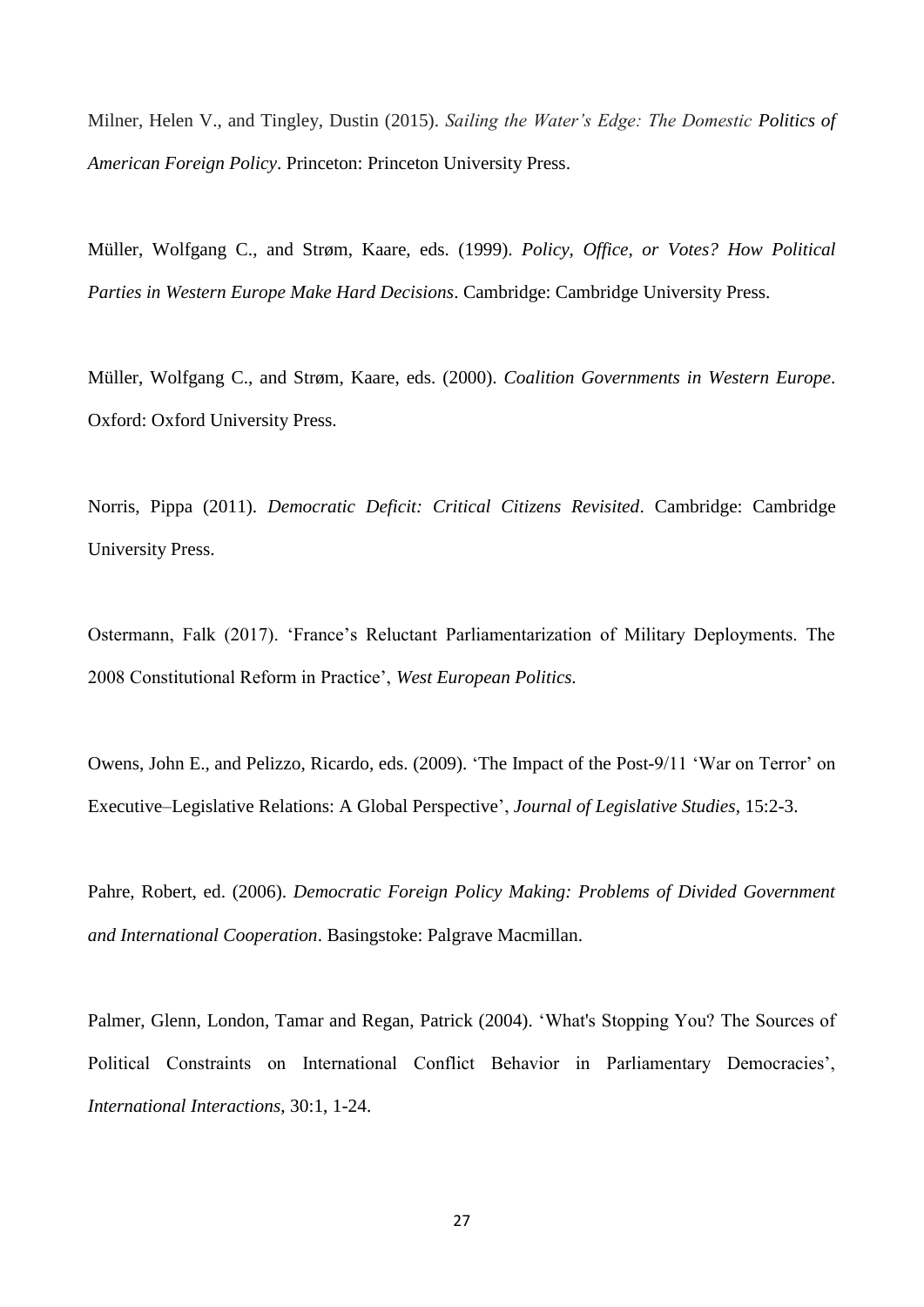Peters, Dirk, and Wagner, Wolfgang (2011). 'Between Military Efficiency and Democratic Legitimacy: Mapping Parliamentary War Powers in Contemporary Democracies, 1989–2004', *Parliamentary Affairs*, 64:1, 175-92.

Peters, Dirk, and Wagner, Wolfgang (2014). 'Executive Privilege or Parliamentary Proviso? Exploring the Sources of Parliamentary War Powers', *Armed Forces & Society*, 40:2, 310-31.

Peters, Dirk, Wagner, Wolfgang, and Deitelhoff, Nicole, eds. (2008). *The Parliamentary Control of European Security Policy*. Oslo: ARENA Report No 7/08.

Poole, Keith T., and Rosenthal, Howard (1991). 'Patterns of Congressional Voting', *American Journal of Political Science*, 35:1, 228-78.

Putnam, Robert D. (1988). 'Diplomacy and Domestic Politics: The Logic of Two-Level Games', *International Organization*, 42:3, 427-60.

Rathbun, Brian C. (2004). *Partisan Interventions: European Party Politics and Peace Enforcement in the Balkans*. Ithaca, NY: Cornell University Press.

Raunio, Tapio (2014). 'Legislatures and Foreign Policy', in Shane Martin, Thomas Saalfeld, and Kaare W. Strøm (eds.), *The Oxford Handbook of Legislative Studies*. Oxford: Oxford University Press, 543-66.

Raunio, Tapio (2016). 'Refusing to be sidelined: the engagement of the Finnish Eduskunta in foreign affairs', *Scandinavian Political Studies* DOI: 10.1111/1467-9477.12071.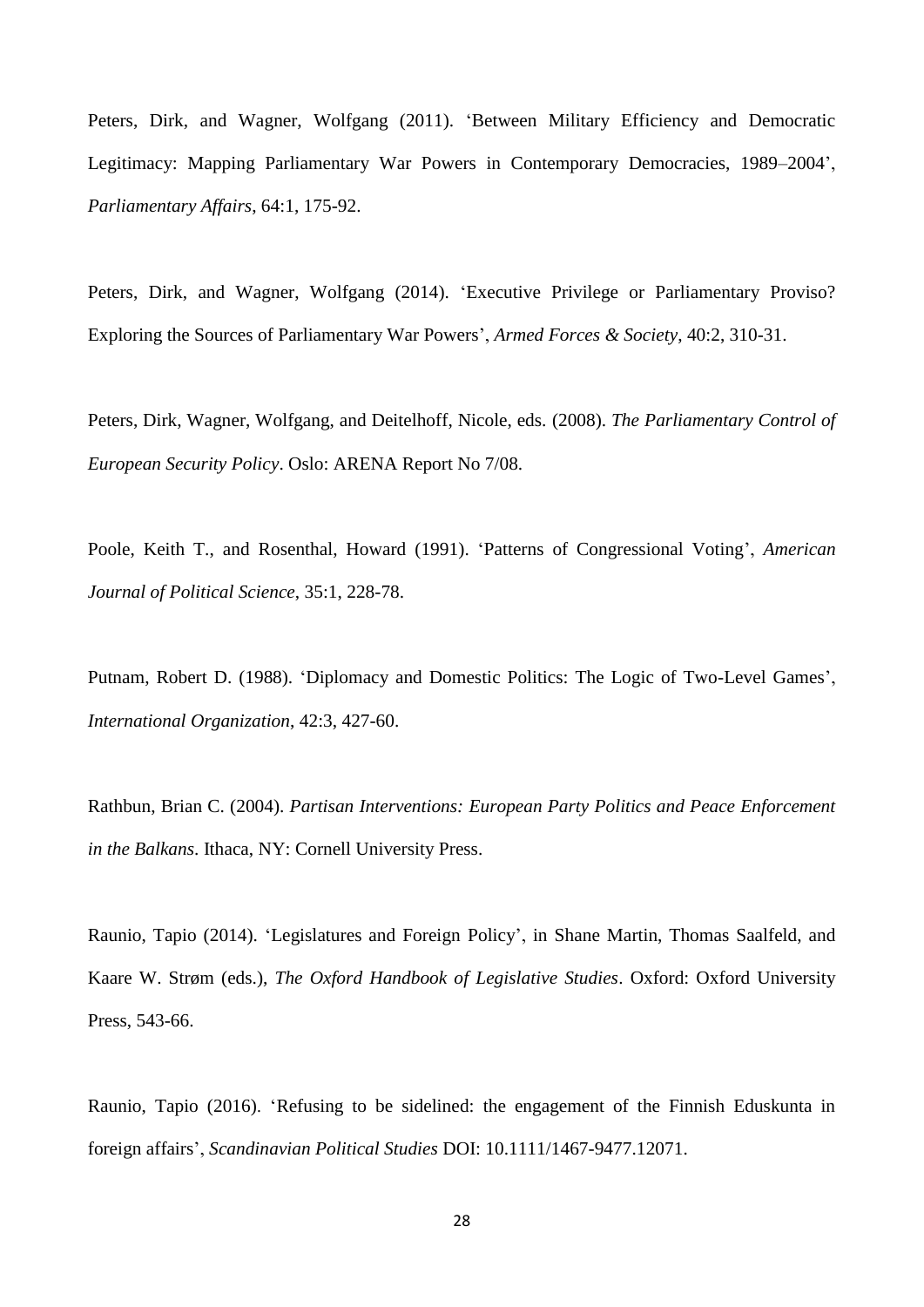Rozenberg, Olivier, Chopin, Olivier, Hoeffler, Catherine, Irondelle, Bastien, and Joana, Jean (2011). 'Not Only a Battleground: Parliamentary Oral Questions Concerning Defence Policies in Four Western Democracies', *Journal of Legislative Studies*, 17:3, 340-53.

Rozenberg, Olivier, Chopin, Olivier, Hoeffler, Catherine, Irondelle, Bastien, and Joana, Jean (2015). 'Des députés experts militaires? Les motivations et rétributions au sien des commissions défense de parlements européens', *Politique européenne*, 48:2, 178-200.

Sakaki, Alexandra, and Lukner, Kerstin (2017). 'Japan's Uncertain Security Environment and Changes in its Legislative-Executive Relations', *West European Politics*.

Schelling, Thomas C. (1960). *The Strategy of Conflict*. Cambridge: Harvard University Press.

Schuster, Jürgen, and Maier, Herbert (2006). 'The Rift: Explaining Europe's Divergent Iraq Policies in the Run-up of the American-Led War on Iraq', *Foreign Policy Analysis*, 2:3, 223-44.

Scott, James M, and Carter, Ralph G. (2014). 'The Not-So-Silent Partner: Patterns of Legislative– Executive Interaction in the War on Terror, 2001–2009', *International Studies Perspectives*, 15:2, 186-208.

Shugart, Matthew S. (2006). 'Comparative Executive-Legislative Relations', in R.A.W. Rhodes, Sarah A. Binder, and Bert A. Rockman (eds.), *The Oxford Handbook of Political Institutions*. Oxford: Oxford University Press, 344-65.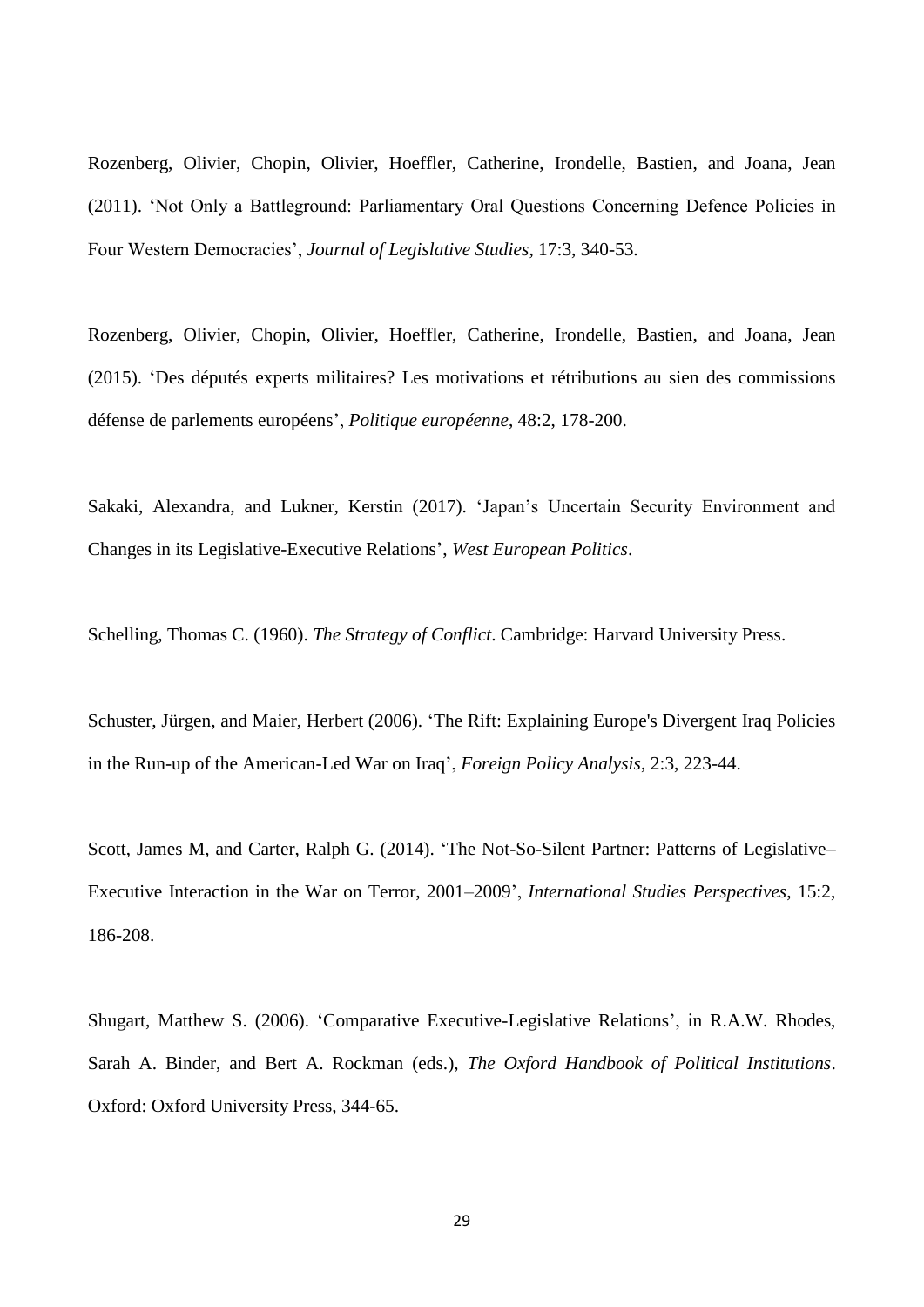Strøm, Kaare (1990). 'A Behavioral Theory of Competitive Political Parties', *American Journal of Political Science*, 34:2, 565-98.

Strøm, Kaare (2000). 'Delegation and accountability in parliamentary democracies', *European Journal of Political Research*, 37:3, 261-89.

Strøm, Kaare, Müller, Wolfgang C., and Bergman, Tornjörn eds. (2003). *Delegation and Accountability in Parliamentary Democracies*. Oxford: Oxford University Press.

Strøm, Kaare, Müller, Wolfgang C., and Bergman, Torbjörn eds. (2008). *Cabinets and Coalition Bargaining: The Democratic Life Cycle in Western Europe.* Oxford: Oxford University Press.

Strøm, Kaare, Müller, Wolfgang C., and Smith, Daniel Markham (2010). 'Parliamentary Control of Coalition Governments', *Annual Review of Political Science*, 13, 517-35.

Tilly, Charles, ed. (1975). *The Formation of National States in Western Europe*. Princeton: Princeton University Press.

Waever, Ole (1995). 'Securitization and Desecuritization', in Ronnie D. Lipschutz (ed.), *On Security*. New York: Columbia University Press, 46-86.

Wagner, Wolfgang, Herranz-Surrallés, Anna, Kaarbo, Juliet and Ostermann, Falk (2017). The Party Politics of Legislative-Executive Relations in Security and Defence Policy, *West European Politics*.

Wildavsky, Aaron (1966). 'The two presidencies', *Trans-Action*, 4:2, 7-14.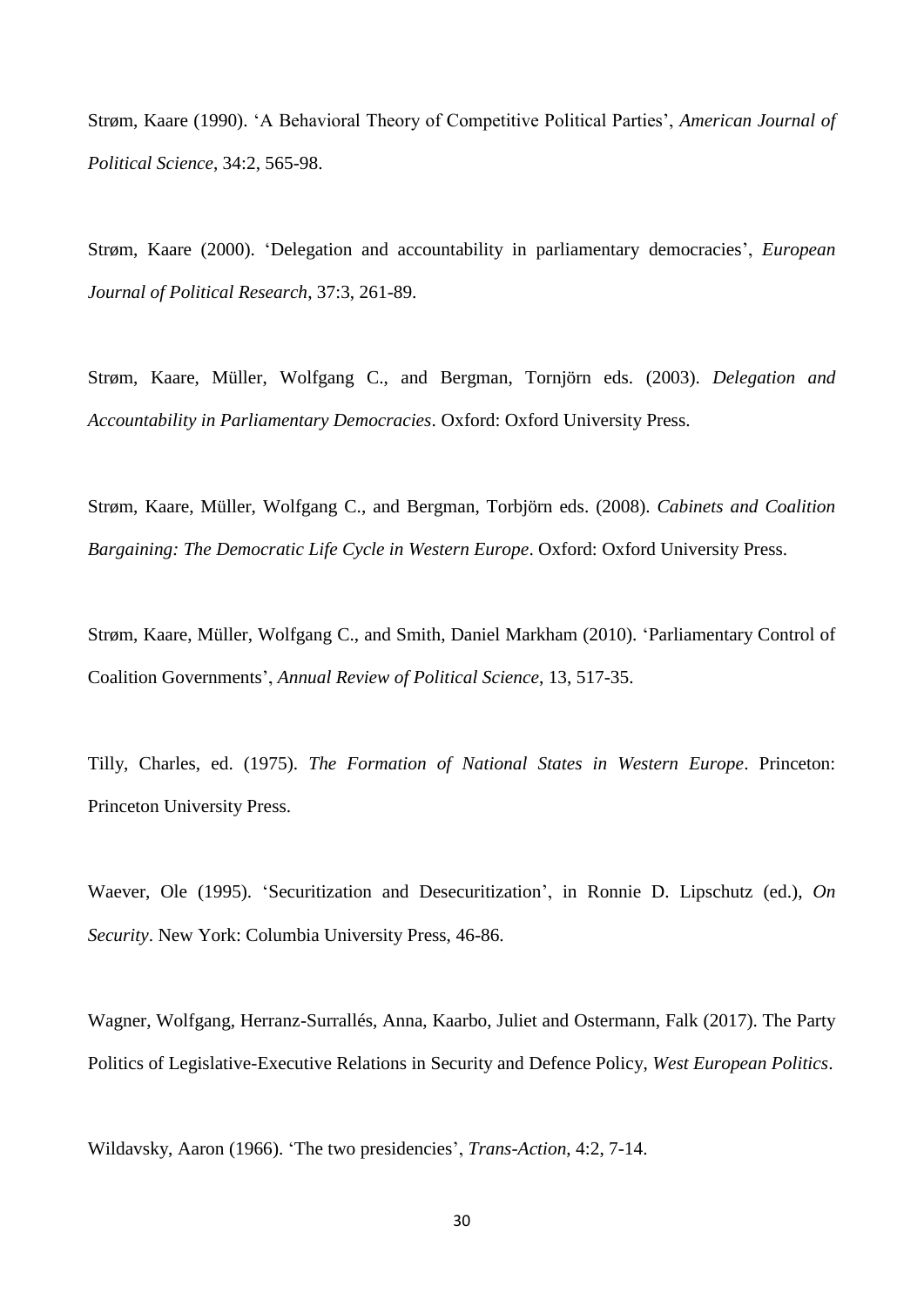Winzen, Thomas (2013). 'European Integration and National Parliamentary Oversight Institutions', *European Union Politics*, 14:2, 297-323.

Zürn, Michael (2014). 'The politicization of world politics and its effects: Eight propositions', *European Political Science Review*, 6:1, 47-71.

1

 $<sup>1</sup>$  As we focus on national legislative-executive relations, the European Parliament is not at the</sup> centre of attention in any of the papers in this collection. Interparliamentary cooperation and the international contacts of political parties and MPs are also mentioned only in those instances where they are relevant for understanding the role of domestic parliaments in foreign affairs. On interparliamentary networking, including in CFSP, see for example Costa et al. (2013), Crum and Fossum (2013), and Herranz-Surrallés (2014).

 $2$  In the United States this argument has been strongly influenced by the thesis about 'two presidencies', initially proposed by Wildavsky (1966), with the president enjoying considerably more discretion in foreign affairs than in domestic matters.

<sup>3</sup> An extension of this argument is that granting parliaments a say in foreign policy makes international bargaining more difficult: status quo bias in world politics increases when the role of the legislature and other domestic veto-players is more institutionalized. A counter-argument is that ex ante legislative engagement can contribute to the credibility of the negotiators and have a positive impact on the eventual implementation of the pacts (Martin 2000).

<sup>4</sup> The executive may utilize legislative veto as a bargaining chip in international negotiations. This feature is known as the 'Schelling Conjecture' (Schelling 1960), according to which an executive whose hands are tied by a domestic ratification constraint such as a parliamentary veto can negotiate more favourable outcomes than an unconstrained executive. However, it is nonetheless predominantly argued that the structural two-level games logic of international bargaining shields